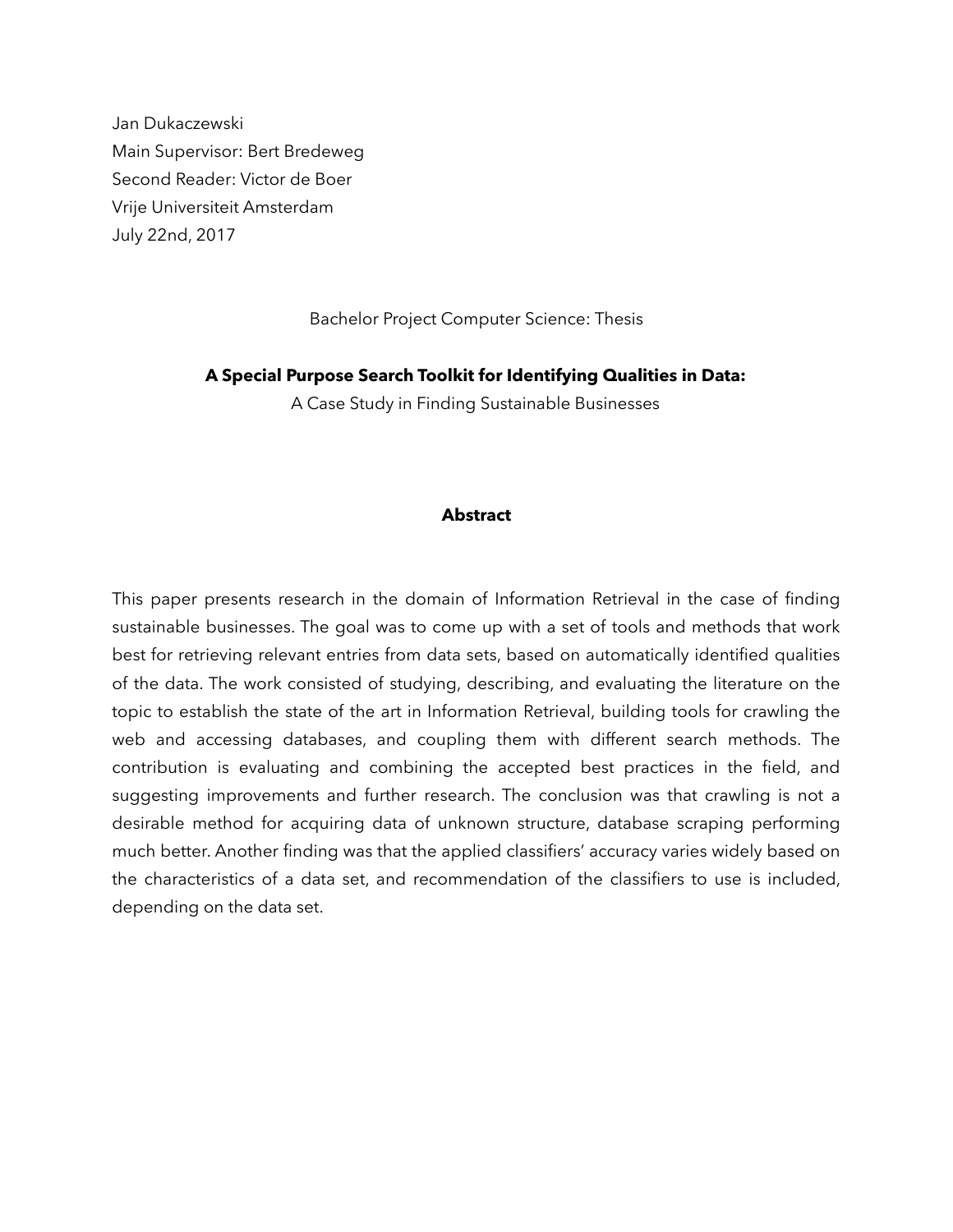### **1 Introduction**

#### **1.1 Background Information**

The more informed humans are, the better decisions they can make. As the amount of information produced by humans and devices around them is larger than ever, big data projects have become the keystone of applied Computer Science in the last decade [7]. However, with big data come big challenges. Information retrieval is the primary one, as large databases are becoming exceedingly hard to search. In the context of the Worldwide Web, one speaks of an Indexability Wall [2], where it has become impossible to index and track changes in all the documents because of their sheer quantity. Because of that, automated retrieval is often not accurate enough, and its results are not sufficiently relevant, but retrieving data manually proves too slow, and projects go abandoned. A project in that domain was started by Enactus, a student organization at the University of Amsterdam. bewustindebuurt.nl is a search-and-discover engine focused on sustainable businesses in the user's vicinity. However, their methodology of assembling data by hand has proven too slow, and the project was put on hold. It is highly probable that with an automated tool capable of crawling the web in search of sustainable businesses, the database could be filled much faster, and the project could scale up. This paper researched the possibility to come up with methods that enable that. The question asked is; what combination of retrieval, learning, and classification methods and features allows one best to automatically scrape available data for the purpose of identifying certain qualities in it. To answer the question, the paper evaluated the authors' efforts to populate the database using the results returned by the different tools and methods.

## **1.2 State of the Art, Related Work, and the Paper's Contribution**

General purpose crawlers have developed substantially since the beginning of the century, but so has the Internet [7]. They are not able to keep up with the exponential growth of the volume of data, as by the time the crawler finishes indexing one part of the Web, the data it has collected about another faraway node has already become outdated. Even with relatively up to date indexing, information retrieval is hard, because what the user is searching for is hidden in an equivocal heap of information [1]. Furthermore, a challenge is posed by the *vocabulary mismatch problem*, meaning users often type different keywords to describe their search than what the authors use in the documents the user would find relevant. [4] These problems become amplified when expert knowledge is considered; domain-specific entries that are not commonly looked up. Search engines, such as Google, have learned to mitigate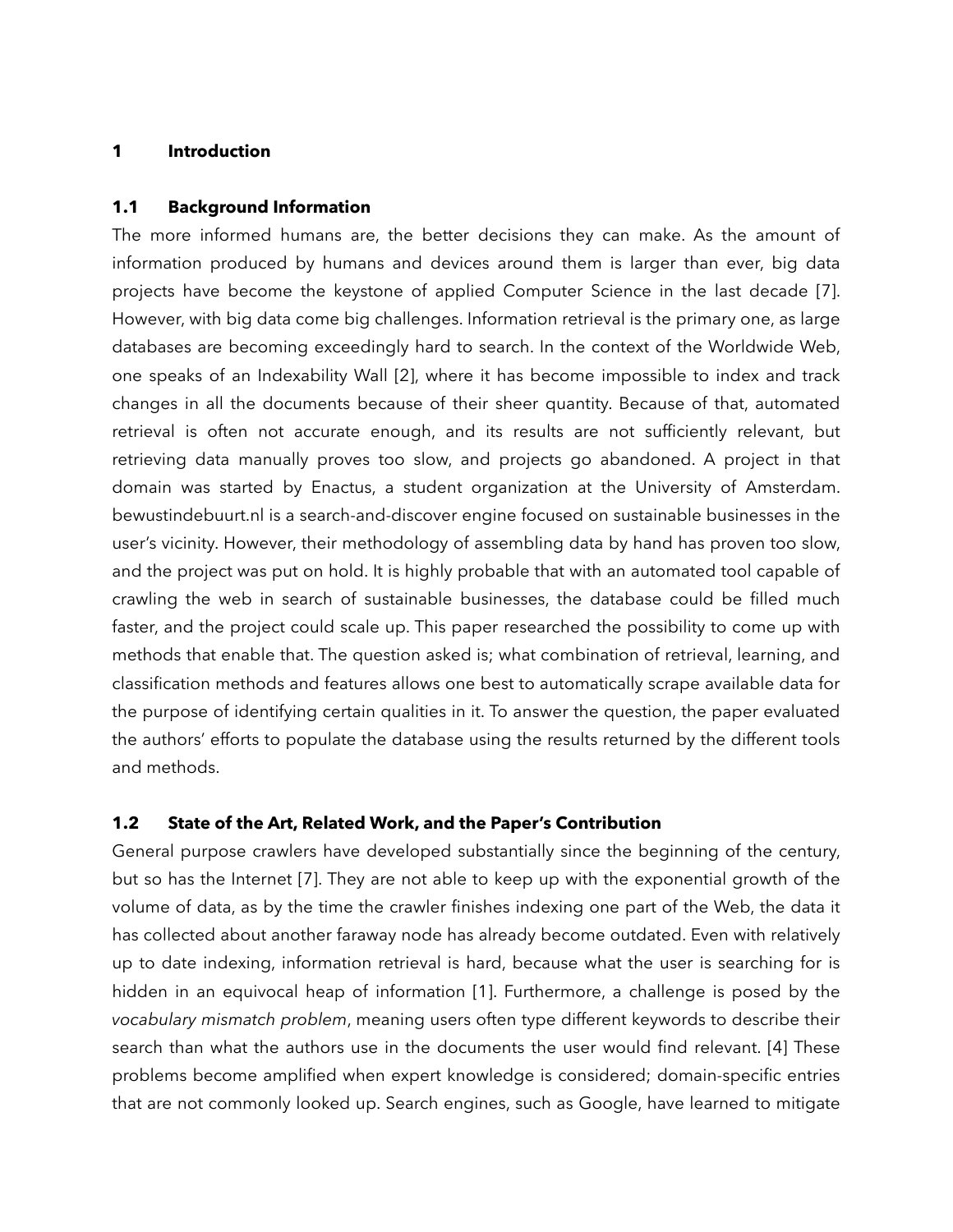these issues, deciding to serve the majority; a keyword are usually interpreted in the way a layperson would mean it; e.g. a search for "how to kill a zombie" returns eight results related to the popular culture notion of a zombie apocalypse, but not one showing how to get rid of a zombie processes in a Unix operating system ([google.com,](http://google.com) query: "how to kill a zombie", 15 Jul 2017).

That is why general purpose search engines cannot be successfully used to retrieve expert or domain specific knowledge. Several types of crawlers have been developed in response to this. One is focused (topic-driven) crawlers, which use a predicate of some form to limit the search results. Such a predicate can be the domain, a PageRank or BackLink value, such as in the crawler described by Almpanidis et al. [1], or an external dictionary that provides some information about a page before the page is visited. Focused crawlers are also known as vertical search engines, as their focus is on depth of the search tree, and not its breadth. The strategies vary by application, but a focused crawler always uses a classification algorithm to choose the pages to crawl.

Chau et al. [2] proposed an alternative; a general crawler, or one with a very liberal heuristic, whose results are filtered using Machine Learning algorithms after they have been retrieved. They noticed that finding a good starting URL is enough to retrieve many relevant results, however, the problem that remains is removing the irrelevant search results. The methods they explore range from measuring the occurrences of keywords in retrieved documents, TF/ IDF matching, and binary classification using Naïve Bayes, Support Vector Machines, Neural Networks, and an unsupervised learning method of K-nearest neighbors for clustering. Interestingly, both Fabrizio [13] and Thornsten [13] praise SVMs for their *universality in textclassification tasks*, while Pang et al. consider them *unsuitable for binary categorization* [11]. A more in-depth description of these methods in the context of Natural Language Processing, alongside a comparison with Ensemble methods, bagging, and boosting, can be found in Màrquez's work in [9]. Other researchers have tried to apply the Bayesian classification directly as a heuristic for a focused crawler [3]. Because the inaccuracy caused by the classifiers can multiply the effect of an imperfect set of results, human classification is always needed before the results are accepted [2]. While Machine Learning is usually applied to text analysis in the context of sentiment analysis [2, 3, 8, 9], sentiment analysis itself can be seen as a special case of binary classification which can be conducted regardless of whether it is emotion or objective information that is being classified.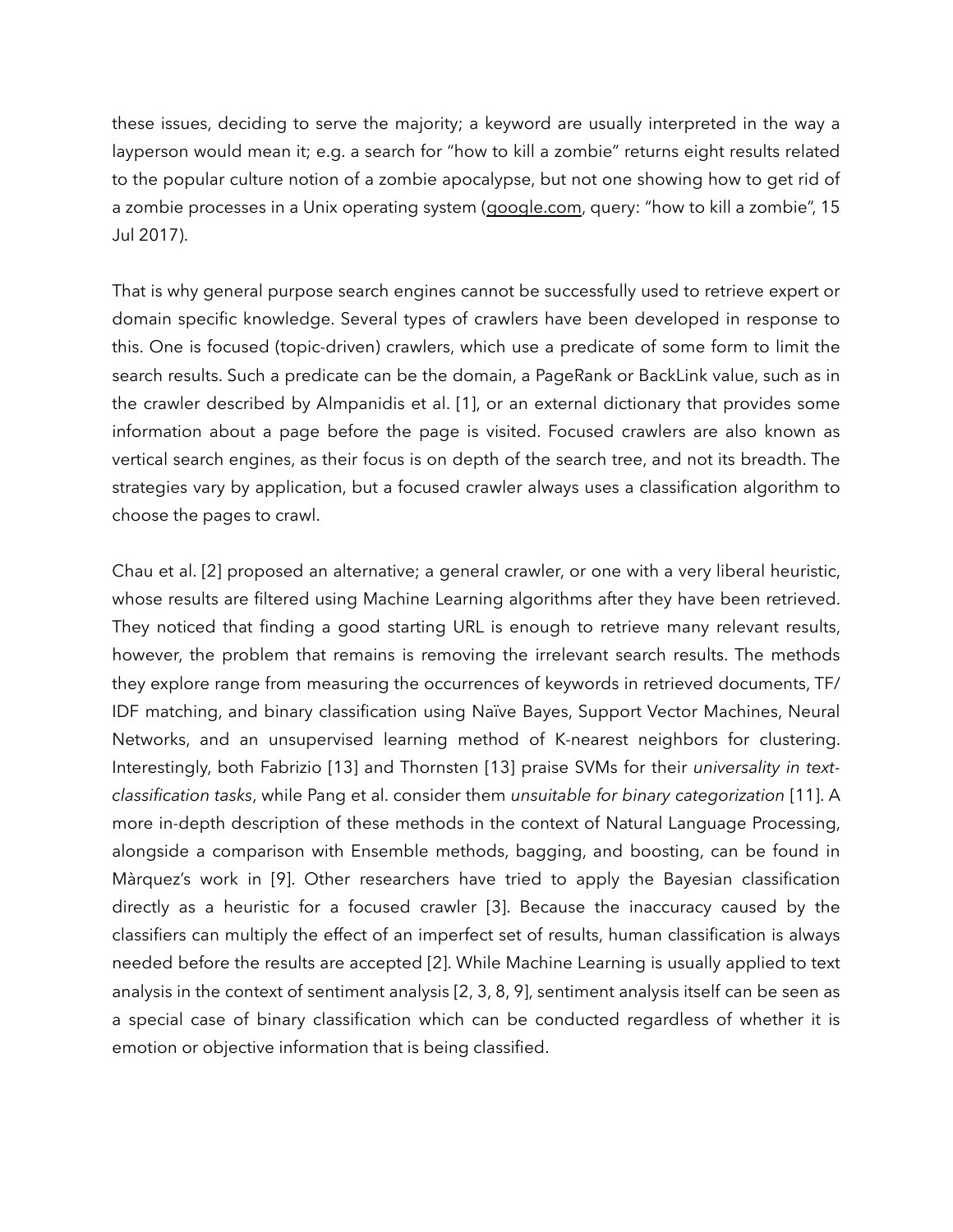Chau et al. also mention the problem of equivocal user input, such as with the word "cancer", which can refer to the disease, but also the zodiac sign. That is why another big topic in information retrieval is intent modeling, discussed in [4]. Because the phrases used by search engine users and content creators vary, and sometimes are contrary to each other, such as is common when the author describes the problem, e.g. "air pollution", and the user searches for the desired effect, e.g. "clean air". The authors therefore suggest that by *interactively modeling user intent*, namely, suggesting phrases to users mid-search, the search performance can be improved by more than 100% [4]. Dividing the keywords suggested into "explore" and "exploit" categories lets one both accurately model the intent, and, at the same time, satisfy the user by returning highly relevant results [6]. Furthermore, feature selection is sometimes used to give more weight to certain features, which are more likely to be associated with relevant results [10].

Hofmann, K. et al. recognize user input to be noisy and biased [5]. The authors say that context is so significant a determinant of user feedback that it is unfeasible to control all the variables sufficiently to produce usefully unbiased feedback. They studied how the inorganic factors such as placement and font choice, as well as the organic, such as personal preferences, make users click on different links, although semantically seen, these should not have had any impact. They suggested a method to minimize this bias using what they call *probabilistic interleave* [5]. If one assumes their perspective on user feedback, an attempt can be made to resolve the equivocal vocabulary issue on a machine level, as described in [8] by Petasis, who suggested Named Entity Recognition and Part of Speech Tagging as two methods that can be used to detect the intended meaning of the term in a document.

Although extensive research has been done in the domain, many questions remain unanswered. This paper aims to find out whether applying relevance-ranking methods to the results retrieved by general purpose crawlers can replace focused crawling without sacrificing flexibility for accuracy, in places where focused crawling is not a possibility due to the unknown structure and extent of the domain. The work also investigates how the vocabulary mismatch problem and the problem of equivocal input can be mitigated by applying natural language processing methods such as using synonyms and hypernyms. Finally, the paper discusses Machine Learning methods, as reported by Chau et al. [2], for classifying results on relevance.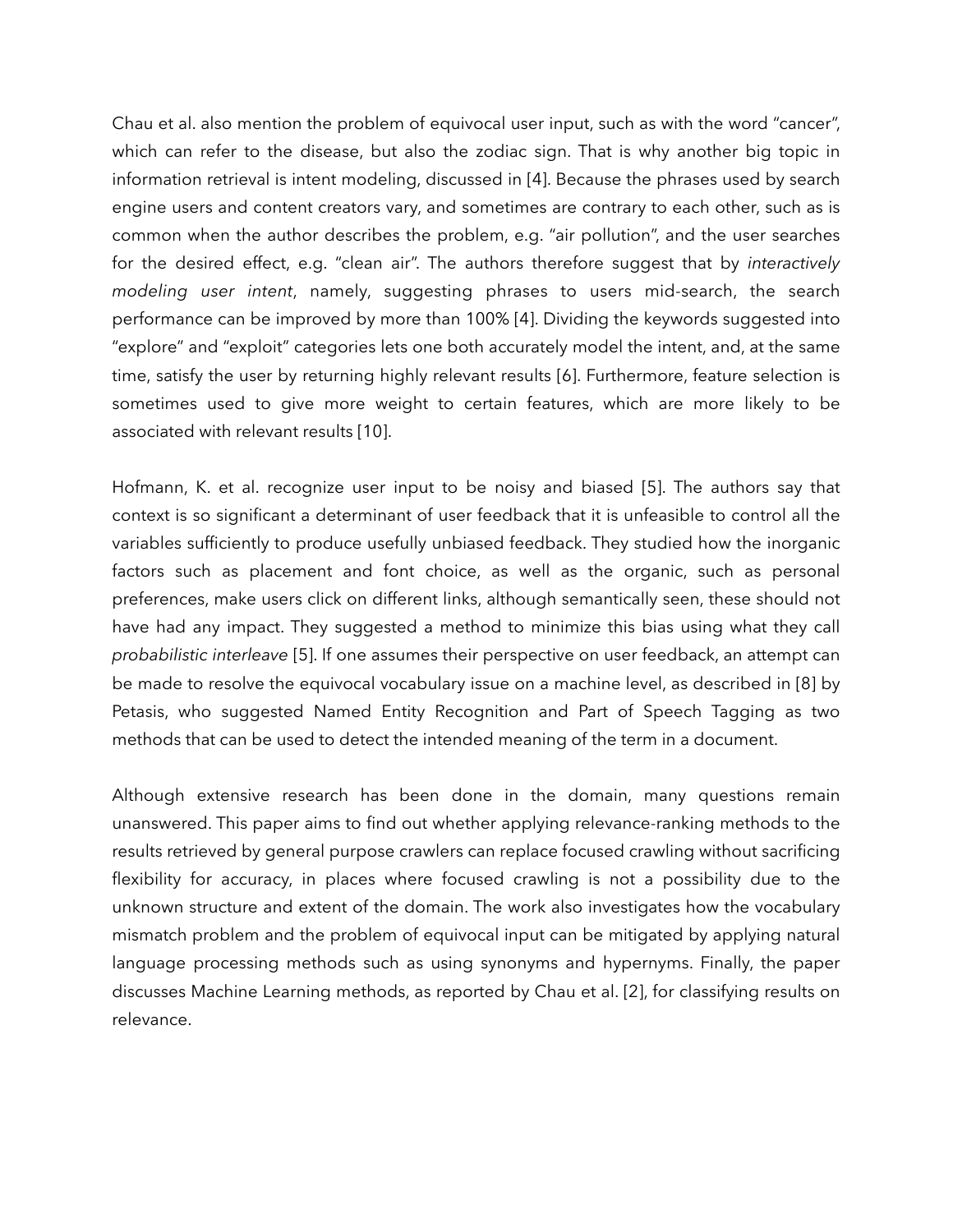### **2 Methods Employed**

#### **2.1 Rationale and Overview**

The architecture of the toolkit is dictated by the character of problem the paper tackles The tool helps populate a database of sustainable businesses, and it is likely that the information of interest is available on different websites concerned with the topic, and in Open Data files that describe such places. Therefore, handling the data acquisition using a crawler, and an API tool is logical.



Figure 1: Components Overview.

Based on the design decisions described in Section 1, and the desire to evaluate and improve on the methods used by the research community,

the authors have built a toolkit consisting of the following parts: (1) Web Crawler, (2) Database Scraper, (3) Machine Learning Classifier. Furthermore, they have constructed two helper tools that are instantiated by the main programs and facilitate their operation. These are (4) Keyword Matcher, and (5) Corpus Builder. The Keyword Matcher is used by (1) and (2) to find relevant entries. The Corpus Builder is used to build a bi-categorial collection based on keywords and the input from either (1) and (2) which can be divided into a training set and a test set for (3). (3) uses several Naïve Bayes and SVM classifiers, alongside Logistic Regression to classify the input. A guide for the toolkit can be found in the appendix.

## **2.2 Crawler Software Choices**

Most crawlers built rely on a known website structure, and are used on a specific website where elements of a certain type can be retrieved using a tag that corresponds to the content class name, e.g. "ct" or "content". In this case, the crawler has to scrape different websites, possibly with vastly varied structure and nomenclature. Unlike in the focused crawlers researched in [1] and [3], flexibility is a necessity here, even if it somewhat compromises accuracy, as it is only usable if it can be applied universally.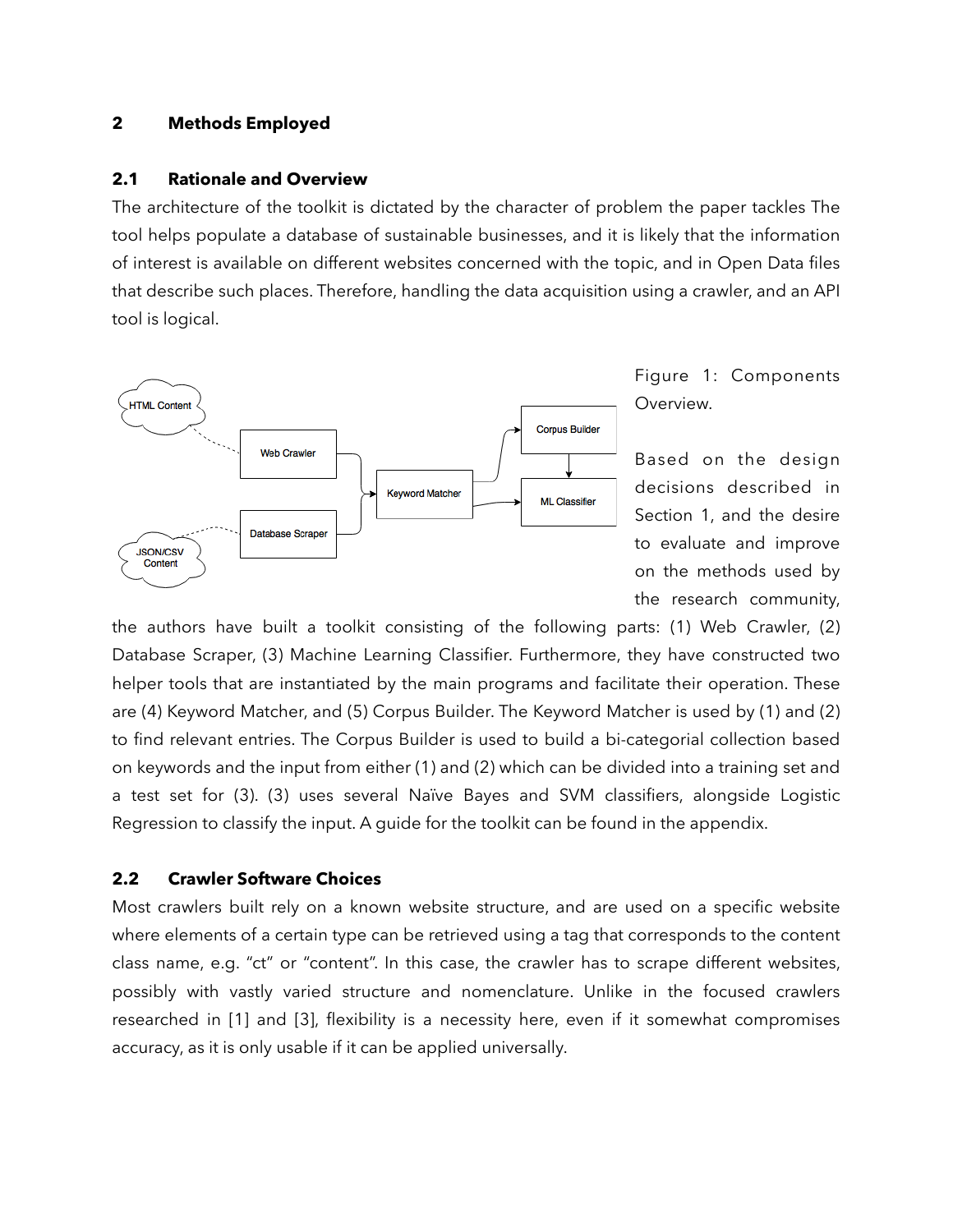<span id="page-5-1"></span>The crawler was built in Python, with the help of the module Beautiful Soup 4 (BS4)<sup>1</sup>[.](#page-5-0) Python offers flexibility and is convenient for network coding and language processing, where various modules can be used to automatize the interpretation and categorization of content. Beautiful Soup allows for HTML, XML parsing, automatically finding links and other content in websites, and unifying the encoding.

# **2.3 Crawler Operation**

The crawler downloads the source code of one page, identifies key elements in it, such as href hyperlinks, or paragraphs of content, and prints them to the user console. Using keywords and their synonyms, URLs of the relevant documents are returned. The main method (get\_page\_data(page\_url)) crawls a page, stores the found hyperlinks in a list, and then recursively calls on itself with the URLs as arguments. A depth argument to the main method call prevents crawling trees of infinite depth. When that depth is reached, get\_page\_data(page\_url) still prints the content of the page that it is scraping, but it does not call on itself with the URLs it finds there, and the program returns. A global variable, urls\_visited[] keeps track of the visited URLs which prevents looping back to the homepage or other pages referenced from within. The scraping function find\_all uses argument 'div' which retrieves all content containers in the website.

Custom headers are used to circumvent the reluctance to crawling that may be exhibited by some websites. The crawler disguises itself as a web browser; headers = {'user-agent': 'Mozilla/5.0'}. However, to ensure that no unauthorized crawling takes place, the program reads robots.txt and only crawls the parts of the website that are publicly available.

The crawler features a boolean setting for filtering out all URLs that lead to websites outside the page's domain. This behavior limitation may be desirable in certain situations, such as when scraping the content, but not in others, such as when attempting to discover new websites that may contain valuable content that are linked to from the current website. Another boolean prevents the crawler from crawling pages in its own domain in the first step of recursive descent.

# **2.4 Keyword Scraper Operation**

<span id="page-5-0"></span><sup>&</sup>lt;sup>1</sup> BS4 is developed by Leonard Richardson. <https://www.crummy.com/software/BeautifulSoup/>. Last updated and accessed July 2017.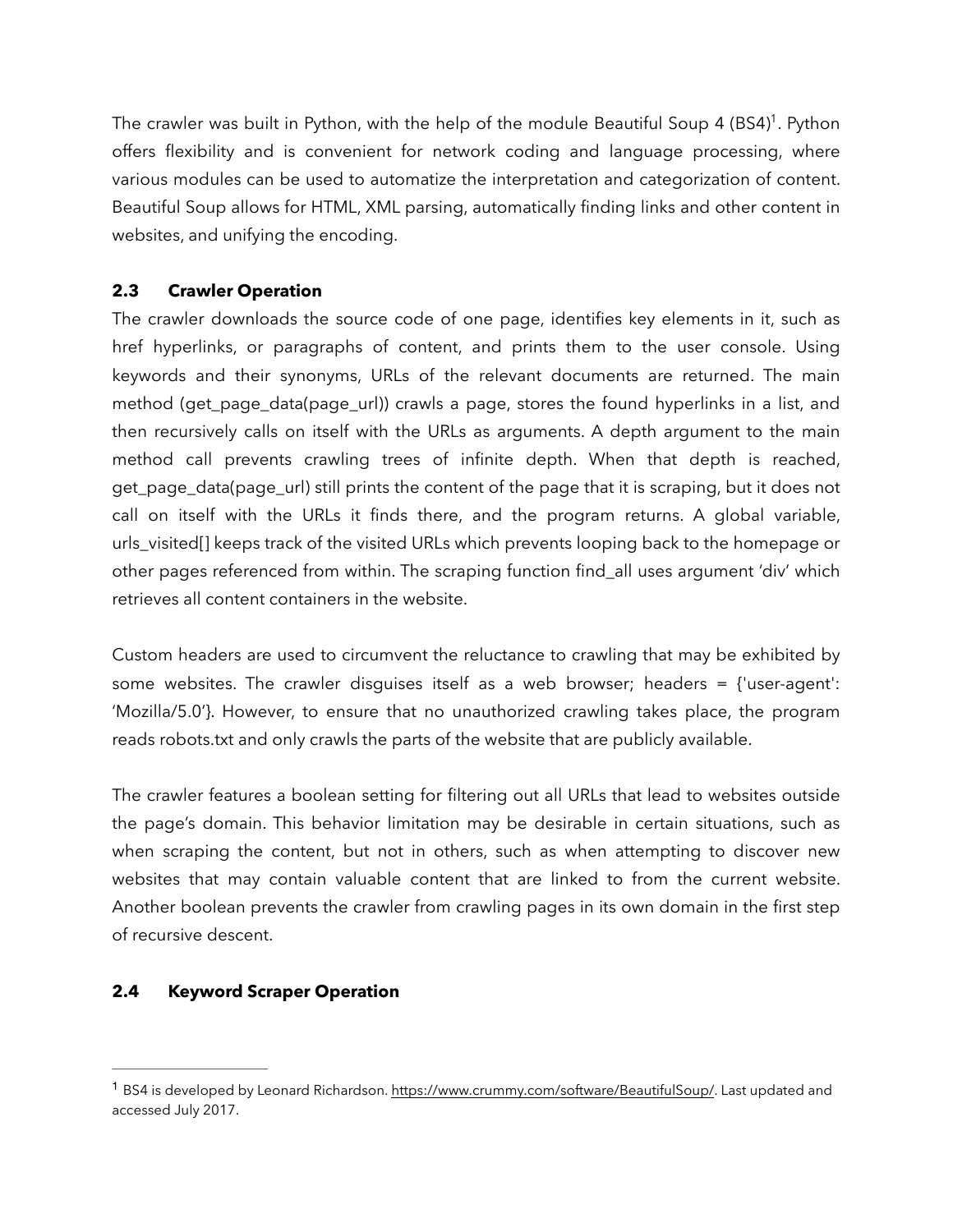The keyword search functionality was implemented using additional libraries; *Re<sup>2</sup>* (regular expressions) is used to sanitize the text from special signs, punctuation and anything that is not an alphabetic string of characters. *Operator* is used to sort the frequency table. *Stop\_words<sup>3</sup>* is a very useful library that lets one remove the common "stop words" such as "and", "or", "the", etc. This package works in English, as well as a number of other languages, including Dutch. As the definite article and conjunctions are the most common words in every Germanic language, this lets one remove those highly prevalent yet irrelevant words from the results. The paragraphs are acquired using an HTTP request, and a library for turning HTML into plain text. However, instead of printing the text, they are sanitized and stored in a list. Then, a function iterates over the list and counts the occurrences of each word. The total sum of words is also included, so the occurrences can be expressed in terms of frequency distribution. The words and their frequencies are then appended to a new list of tuples which can then be printed or passed on for further processing.

The crawler gets to a page, runs the scraper function to create a word-frequency table for it, and appends it to a dictionary, in a tuple with the page's URL. The frequencies are analyzed during execution. The function takes in as an argument the series of page URLs with a list of word-frequency tuples for each page created by the crawler. It returns URLs whose wordfrequency lists have a high occurrence of custom specified keywords. In this way, a number of pages is crawled, and each page's relevance is assessed right away.

# **2.4.1 Keyword Crawler-Scraper Pseudocode**

This is the pseudocode for the crawler-scraper. For simplicity, special cases such as the domain restrictions are not included.

crawled\_urls [] search\_keywords [] retrieved\_keywords [] starting\_url := '[http://www.example.com'](http://www.example.com)

function crawl (url):

page\_text = page\_to\_text(url)

<sup>&</sup>lt;sup>2,3</sup> Re and Stop Words are part of the Python Standard Library. Python Software Foundation [https://](https://docs.python.org/2/library/re.html) [docs.python.org/2/library/re.html](https://docs.python.org/2/library/re.html)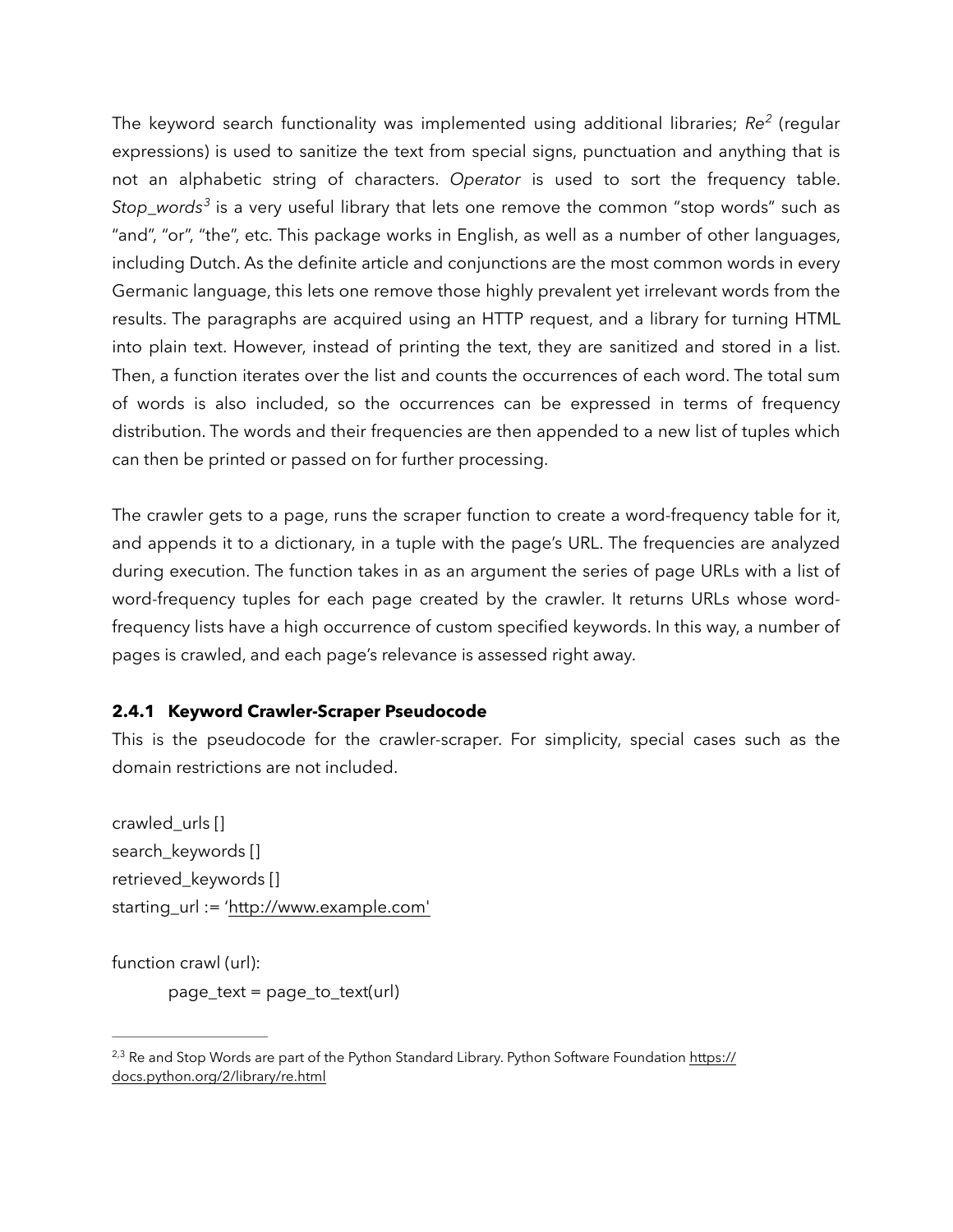```
 page_urls [] = page_text.find_type('a href') 
        page_keywords [] = page_text.find_type('content') 
        for url in page_urls do 
                crawl(url) 
        end 
        retrieved_keywords.add(scrape(page_keywords[]) 
end
```

```
function scrape (keywords[]): 
        found_keywords [] 
        for keyword in keywords do 
               if keyword in search_keywords then 
                       found_keywords.add(keyword) 
               end 
        end 
        return found_keywords
```
end

# **2.5 Parsing JSON data from Open Data sources**

## **2.5.1 Software Choices**

On the level of code, downloading JSON data with Python is much less complicated than downloading and parsing HTML content. JSON objects are easily convertible to Python dictionaries which, in turn, can be iterated over, browsed, and consolidated with other lists. The authors have used Python packages "urllib2" for getting the data from the server, and "json" for parsing the JSON contents. Because the nature of the data remains the same as in the HTML crawler, the only difference being the file format – JSON instead of HTML, JSON can still be searched using the keyword-based search engine.

## **2.5.2 TF/IDF**

The hypothesis was that the accuracy can be increased by the means of feature extraction for Term Frequency / Inverse Document Frequency (TF/IDF) based classification, employing a dictionary (lexicon/thesaurus) for the keywords and the words used in the searched documents. This could be further augmented by machine learning methods such as Logistic Regression and Support Vector Machines, finding similar documents and removing less relevant search results from the retrieved set. The basis for this is the research done in [2]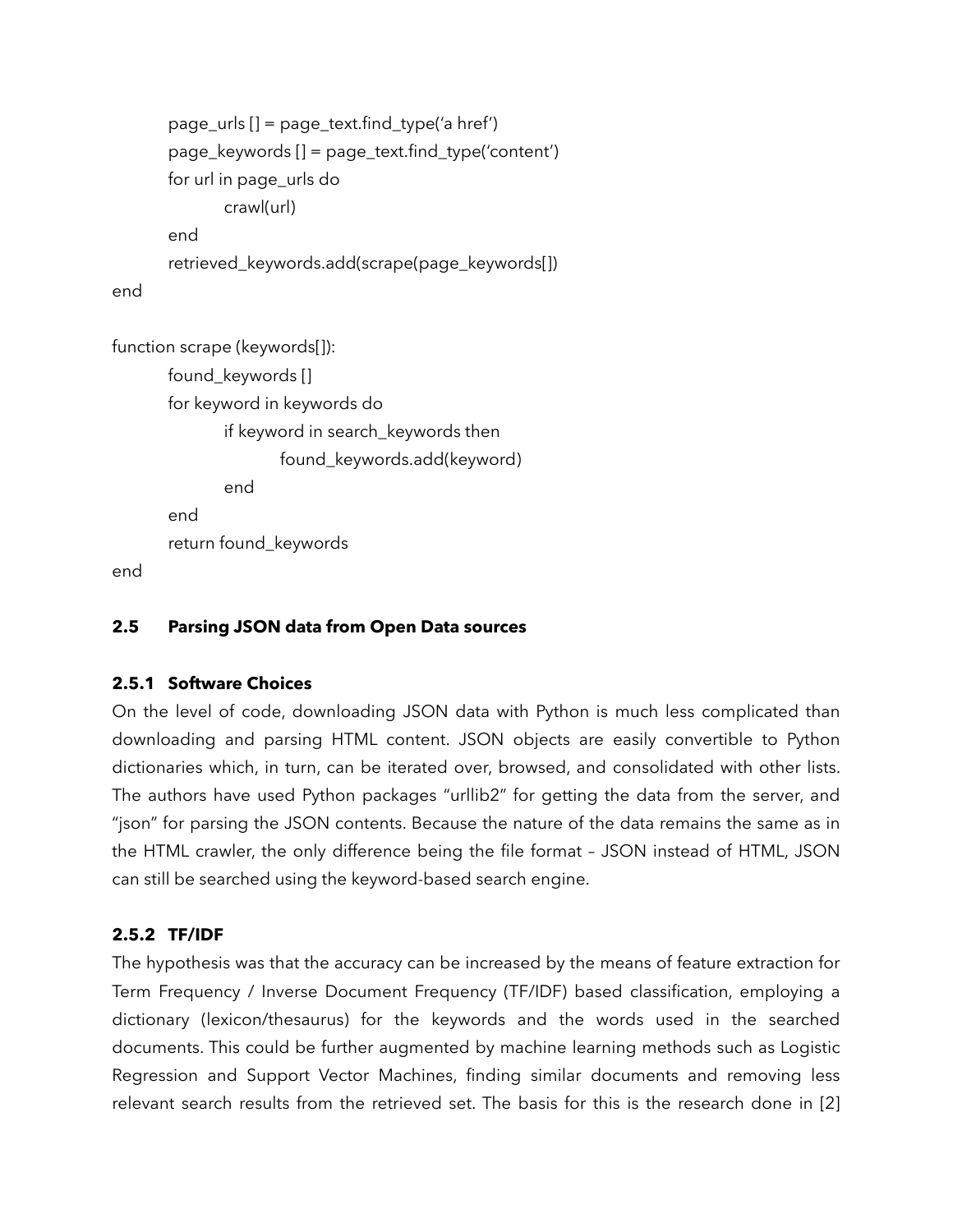which shows that these methods exhibit significantly higher accuracy than keyword search, especially in smaller and incomplete data sets.

The authors tokenized the retrieved descriptions and used them as documents for the TF/IDF matching. The corpus can be seen as all the descriptions in the database. When the scores were calculated with the sustainable descriptions as documents, and all descriptions as the corpus, a set of features characteristic of sustainable businesses' descriptions was created.

TF lets one understand what role the keywords play in a document, but its limitation is that it only uses the document itself as reference. Because of this, one does not know how the document ranks in the collection. TF/IDF lets one ignore the general features of the collection, as the focus is on the specifics of particular documents. This is applicable in web crawling, as the crawler operates on sets of retrieved pages to rank them on relevance, and even more so in Open Data retrieval, because the descriptions are necessarily homogenous in some regards, and finding the features related to sustainability appears more promising than a simple keyword search.

## **2.5.3 Document Classification**

Supervised learning methods such as Logistic Regression and SVM can be applied to the retrieved features to find similar documents. The number of features, or words from the dictionary that are used varies depending on the purpose. Unlike in keyword matching, one does not decide on the keywords that shall be used; the algorithm takes e.g. 100, 1000 or 10 thousand most common features from the training set, and searches the test set for their instances to classify the documents. Depending on the application, a different number of features is used, and the more general the classification, the less features need be used to find correlation [3]. In this case, the application is very domain specific, so it is reasonable to use in excess of the 3000 most common words to find a usable correlation.

For classification, the authors implemented several Naïve Bayes classifiers, Linear Models of SGD and Linear Regression, Logistic Regression, and Support Vector Machines. This is based on other research in the area, and a comparison of the results with those of [2] is in the evaluation section.

All Naïve Bayes classifiers are based on the idea of independent probabilities, but the mathematical background differs. This research employed a Multinomial NB which does not use the vector of samples (features) directly, but calculates a polynomial that most accurately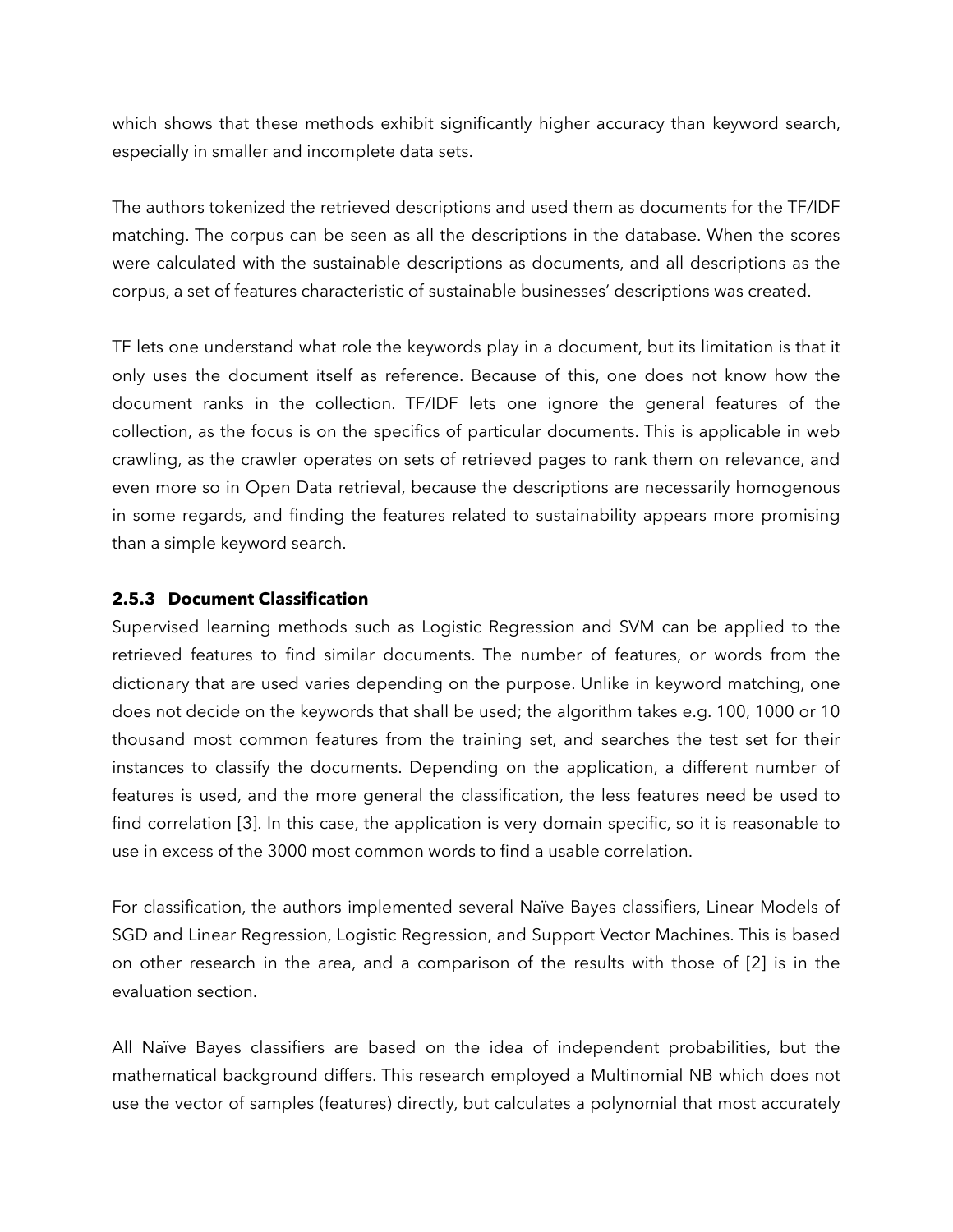matches the feature set. Bernoulli NB was also used, which treats features as booleans rather than frequency values. The hypothesis is that Bernoulli would perform the best, as it gives more importance to the existence of certain features, such as the keywords beforehand, than the frequencies of these. This is especially useful for shorter texts and smaller sample sizes, which is the case in this data set. SGD and Linear Regression yield a baseline for the hyperlinear methods that are employed – Logistic Regression and Support Vector Machines.

## **2.5.4 Input for Classifiers**

Every supervised classifier needs two categories of classification; positive and negative examples. The issue with the data sets is that only examples known, or likely, to be positive are available, as there are no databases containing businesses of similar category that are known not to be sustainable. This lack has been mitigated using improvised methods which are not industry standard, but applicable in this case. The authors came up with three categories. The first category encompasses documents which are said to describe sustainable businesses according to the sources described in the previous paragraph. The second, new category, is descriptions which are unlikely to be associated with unsustainable businesses – this category was created based on the keyword search. This method creates significant bias, and it is only justified for testing the software, to augment the database which would otherwise be too small to use. When the tool is used on new datasets, the user is responsible for the training set consisting of independent examples and not being an effect of any other prior classification. The authors justified using this suboptimal method by the goal of the research, which is not to produce accurate results per se, but to explore different technologies in the field.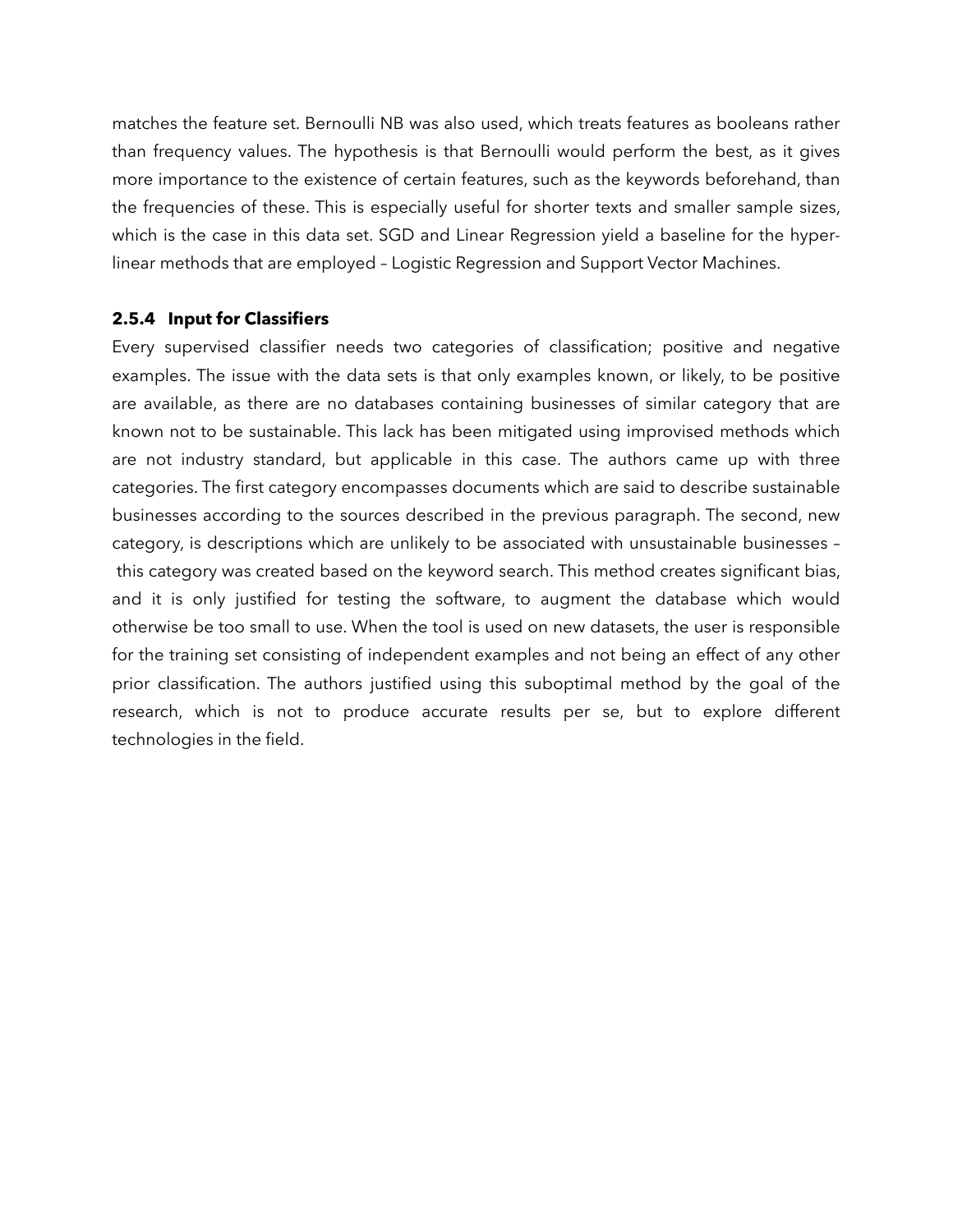## **3 Results and Evaluation**

## **3.1 Experimental Setup**

The experiment was run in accordance with the research community guidelines. The authors did have expectations as to the performance of the methods, but could not estimate their rendition in this case specifically. Therefore, the programs were run on the data sets sequentially, independent of each other, the results being juxtaposed with each other. Because the data sets were suboptimal, the programs were also run with external data sets to obtain more accurate results and reduce bias in performance measures.

Listed in Table 1, are the nine URLs the crawler was deployed on, suggested by the people in the Information Retrieval and Sustainability community. The cutoff depth of the search tree was chosen to be 8, with a time limit of 60 minutes. It was found to be the greatest depth where the crawler would terminate within the time limit for most starting URLs, and the greater the depth, the more results are acquired. To evaluate the JSON parser and the keyword search, the authors scraped several databases of Open Data Amsterdam [\(data.amsterdam.nl\)](http://data.amsterdam.nl), which was dictated by the local character of the search effort and the type of desired results. Term frequencies were used to assign relevance scores to retrieved entries. These entries were then stored, and categorized using keyword matching into possibly relevant and irrelevant, which was subsequently used to build the corpus for testing the Machine Learning methods. Each classifier was run 100 times to minimize the effect of unaccounted variance in performance measurements on the results, and an 80% to 20% training set to test set ratio was used, because the data set was relatively small. The authors used the data set "movie\_reviews" from the NLTK corpora library with a 90%-10% train-test ratio to evaluate the classifiers' performance, as it is a larger, and better pre-processed data set.

# **3.2.1 Keyword Crawl**

| starting URL         | # retrieved URLs   # relevant URLs   % relevance |     |      | $\perp$ comments      |
|----------------------|--------------------------------------------------|-----|------|-----------------------|
| <u>iens.nl</u>       | 63                                               |     |      | 12.7 stopped manually |
| thenextgeneration.nl |                                                  | N/A | N/A  | blocked               |
| puuruiteten.nl       | 26                                               |     | 26.9 |                       |

*Table 1: Relevance and Coverage of Focused Crawling from origin URL*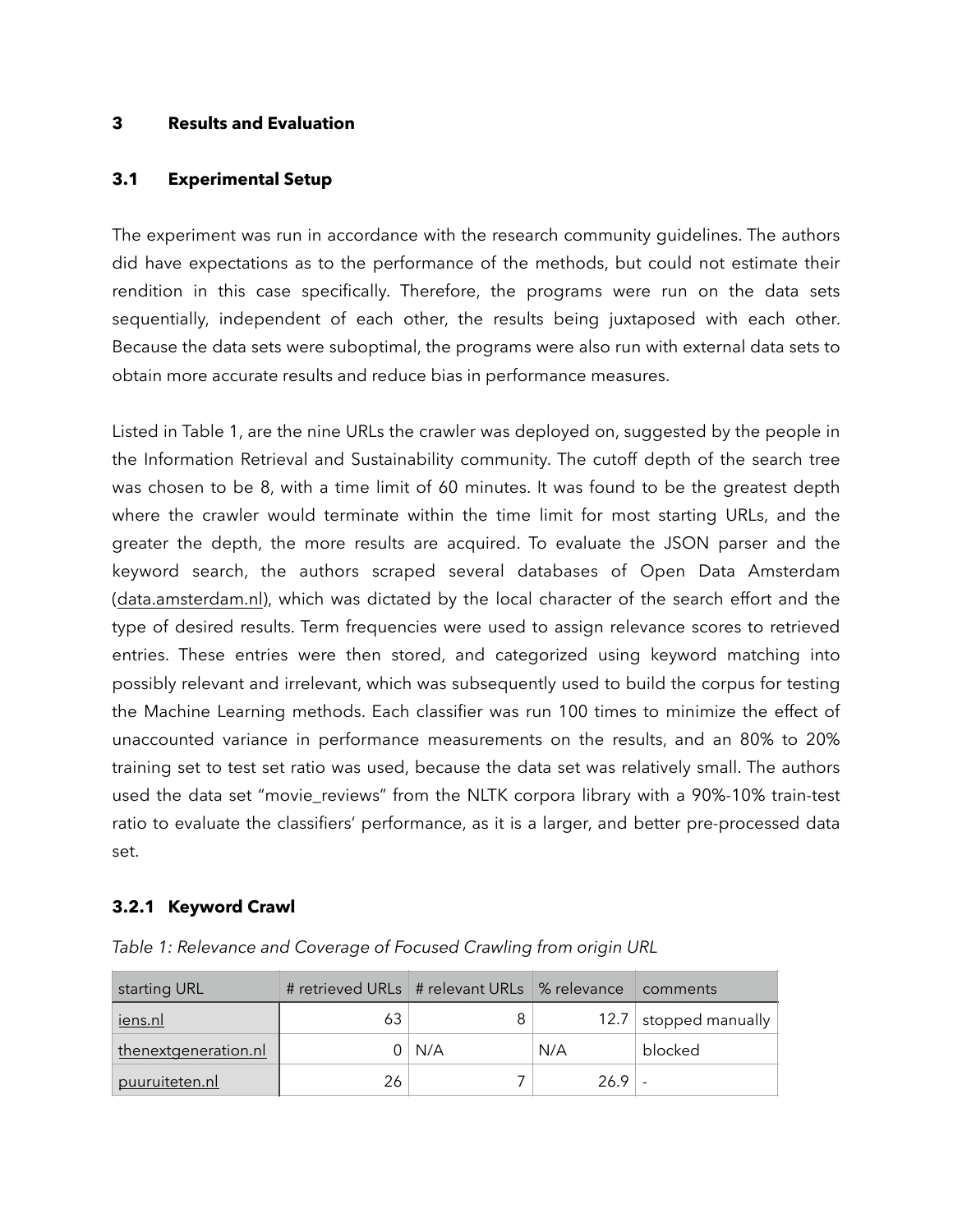| starting URL          | # retrieved URLs   # relevant URLs   % relevance |   |      | comments         |
|-----------------------|--------------------------------------------------|---|------|------------------|
| yelp.com              | 27                                               | 4 | 14.8 |                  |
| <u>foursquare.com</u> | 21                                               | 3 | 14.3 |                  |
| google.com (search)   | 90                                               | 2 | 2.22 | stopped manually |
| bewustindebuurt.nl    | 16                                               | 4 | 25.0 |                  |
| margt.com             | 8                                                |   | 12.5 | only own domain  |

The results show very low relevance, and have taken a very long time to be collected. One could achieve similar results randomly following links on each page which is, in essence, what the crawler does. Getting responses from the server has taken prohibitively long, rendering the crawler unusable.

Many sustainability-related websites feature little relevant keywords, while many other keywords are not specific enough. Sentences are written in a way that makes it clear for humans, but would require very advanced natural language understanding from machines to interpret the text as having to do with *sustainability*. This poses a significant limitation to the power of keyword-based scraping applications.

A significant challenge is distinguishing the classes in the website constituting textual content. Some pages within a single sample website have paragraphs in divs of class names as varied as *content*, *item-ct*, *item-content*, or *ct*. Searching for the incorrect div type yields no results. If such discrepancies can be found among pages of the same domain, then it is next to impossible to index all the content-bearing category names from different domains and pages that the crawler can encounter.

Finally, certain websites only allow user agents and throw an exception, even if the crawler masks itself as a web browser using the custom headers.

It is hard to objectively evaluate the crawler's performance, as the task that it performs is inherently different from that carried out by the other parts of the tool. Its findings are not predetermined by the entries in an existing document, and they differ based on the entry point. However, one criterion of evaluation is usability, and due to its limitations in flexibility, speed, and volume of results, it receives a very low usability score.

# **3.2.2 Keyword Scrape**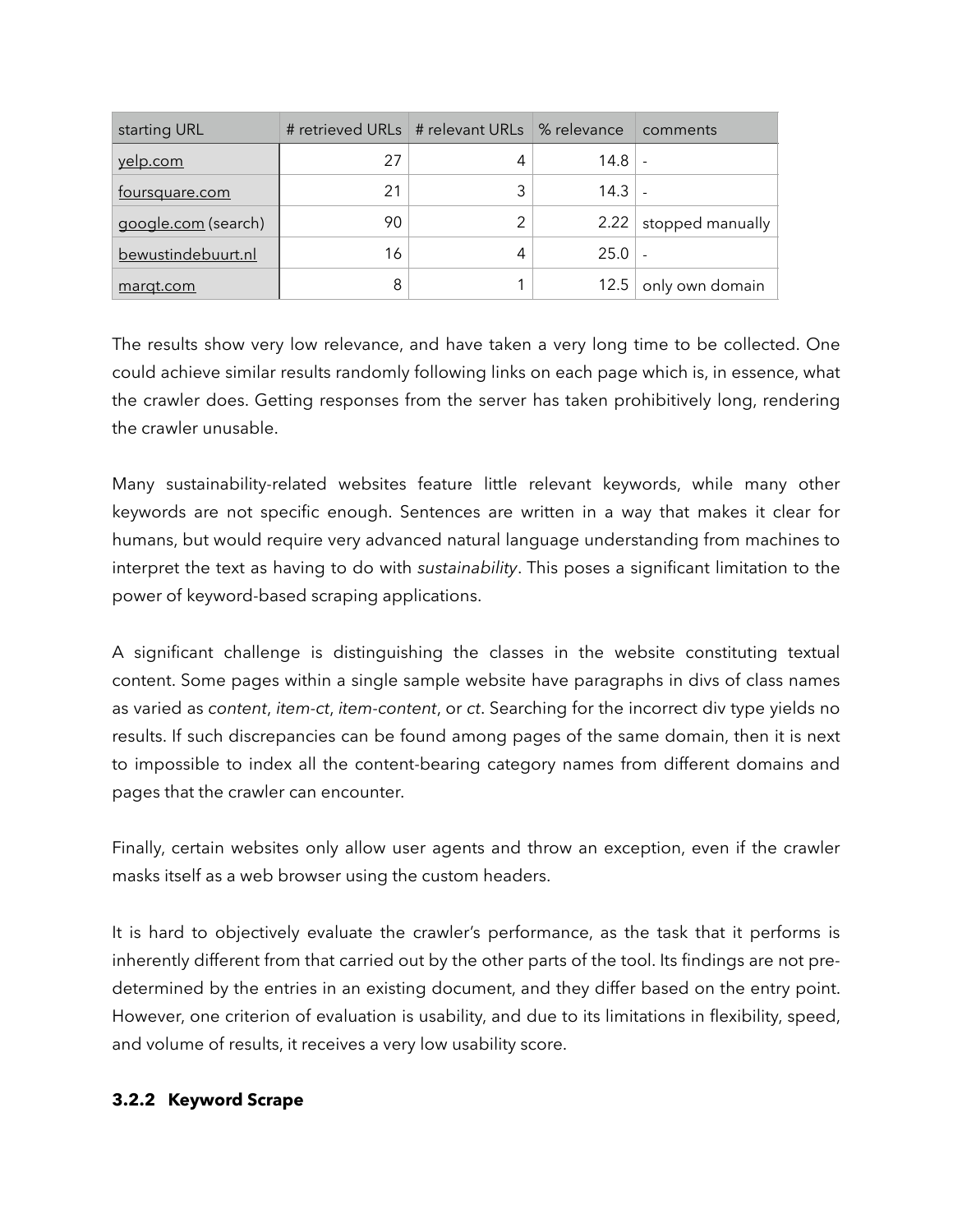*Table 2: Keyword Scrape Results*

| Database              | # entries | $#$ pos | # likely | # true | % recall | $%$ cov. |
|-----------------------|-----------|---------|----------|--------|----------|----------|
| EtenEnDrinken         | 752       | 246     | 309      | 199    | 80.9     | 64.4     |
| Shoppen               | 597       | 155     | 202      | 99     | 63.9     | 49.0     |
| <b>UitlnAmsterdam</b> | 341       | 83      | 60       | 43     | 51.8     | 71 7 1   |

#entries in DB – total number of entries in the database

#pos retrieved – number of entries marked as relevant based on keywords and retrieved #likely positive – number of entries that are likely relevant, based on Google search and crossreferencing with other classification methods

#true pos – number of entries in the intersection of "pos retrieved" and "likely pos"

% recall – percentage of entries in "true pos" that are also in "pos retrieved"

% coverage – percentage of entries in "true pos" that are also in "likely pos"

| Name                    | Score   |  |
|-------------------------|---------|--|
| Bar Loulou              | 23.0769 |  |
| YAY Health Store & More | 21.4287 |  |
| Koffie Academie         | 21.4286 |  |
| Lokaal Spaanders        | 18.1818 |  |
| Spirit Amsterdam        | 18.1818 |  |
| Frits                   | 17.6472 |  |
| Staal                   | 16.6668 |  |
| LAVINIA Good Food       | 16.2792 |  |
| Restaurant Moer         | 15.3846 |  |
| Het Zwaantje            | 14.2857 |  |

# *Table 3: Relevance score example: 10 highest scoring businesses*

This version has been the most successful attempt at retrieving information about sustainable businesses from any source so far. As it appears in Table 3, the relevance score is only a preliminary measure, and does not have to relate in a meaningful way to the real world criteria classified on, but it does show that the entry is a potential candidate, and it can be used to find out more about the entry and verifying its classification. The authors found the usability of the tool to be very high, because thanks to the database, the user can access any available data related to the entry, such as address and contact details of an establishment.

To evaluate usability in terms of added value, the authors Google searched the names of 25 retrieved places from Table 2 (~ 10% of the total result space) to see whether they could easily be found if not for the program. Of the 25 establishments, 18 had some form of individual media presence, that is, own website, a Facebook page, Twitter account, or a Google Maps pin with at least an email address and a phone number. 5 of those had their own website. Only 7 pages profiled the business as *sustainable* (descriptions, images, etc.).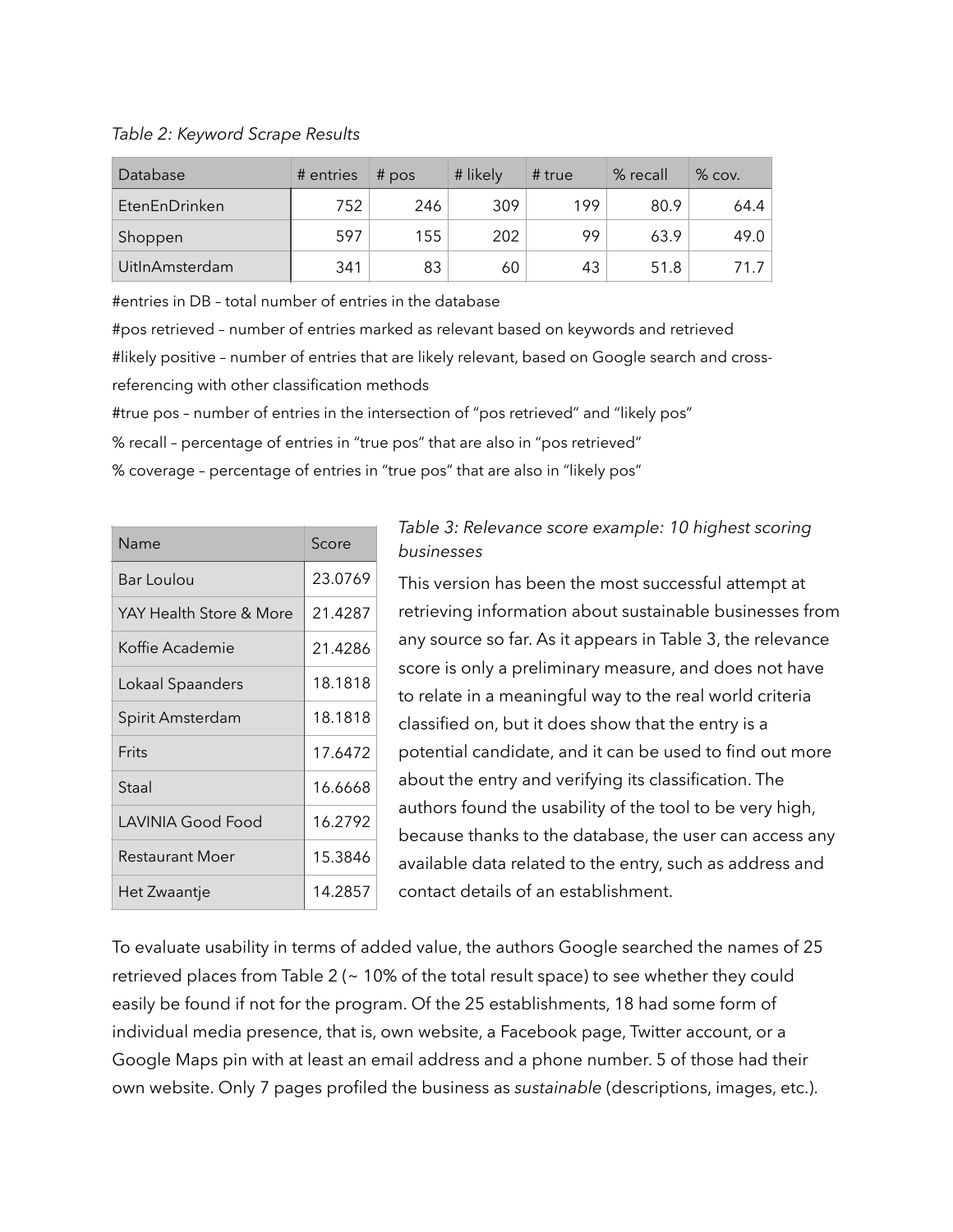Therefore, the authors concluded that the tool has a significant impact on discovering entries that would not otherwise be discoverable. The added value of the tool is very high.

As much as cross-checking with existing sources is possible, the obtained results do appear in the databases of [bewustindebuurt.nl](http://bewustindebuurt.nl), [thenextgeneration.nl](http://thenextgeneration.nl), [puuruiteten.nl](http://puuruiteten.nl), and [iens.nl](http://iens.nl) with the *biologisch* (*organic*) tab selected, as mentioned in Table 2. Close to 100% of the entries on these websites appear in the results obtained. The other way around, the correlation is much lower, as none of these databases is as comprehensive as this paper's results set.

# **3.2.3 Augmented Keyword Scrape**

Enhancing the keyword set with synonyms (words carrying a similar meaning) and hypernyms (superordinate words) appears very promising, but it has its caveats. WordNet is an English language lexicon. An alternative framework for Dutch is OpenDutch WordNet, but it is incompatible with Python versions below 3.2x, while the other modules used are incompatible with Python versions above 2.7x. To circumvent this issue, the paper attempted to use the English descriptions of places, however, only about 60% of entries in the data set has those. Another attempt was made by translating the keywords and description to English using py-translate, but because the translation module is not aware of the context in which the words are used, the resulting matches were wholly insupportable. This prevented us from obtaining meaningful quantitative results. Therefore, the paper only offers a qualitative description of how the method has influenced the results, and how it can be used in the future to collect better data.

Attempting to put aside the bias and deviation introduced by translating the results or incomplete English language descriptions, it can be shown that the influence of synonyms and hypernyms on the results is related to the extended set. It can be done either with the set of keywords themselves, or by finding synonyms for all words in the description sets (after filtering out stop words etc.). In the first case, as expected, since a larger set of keywords is used, the results differ, and are larger in volume. In the latter case, the results remain the same, but their relevance scores change, and the order shifts, placing some results from previously as low as the bottom quarter of the table in its top 25%. The mean relevance score increases by about 100% in this approach.

# **3.3 TF/IDF "Most Useful Features"**

*LHS: Table 4: 10 most informative features, as identified by the NB classifier*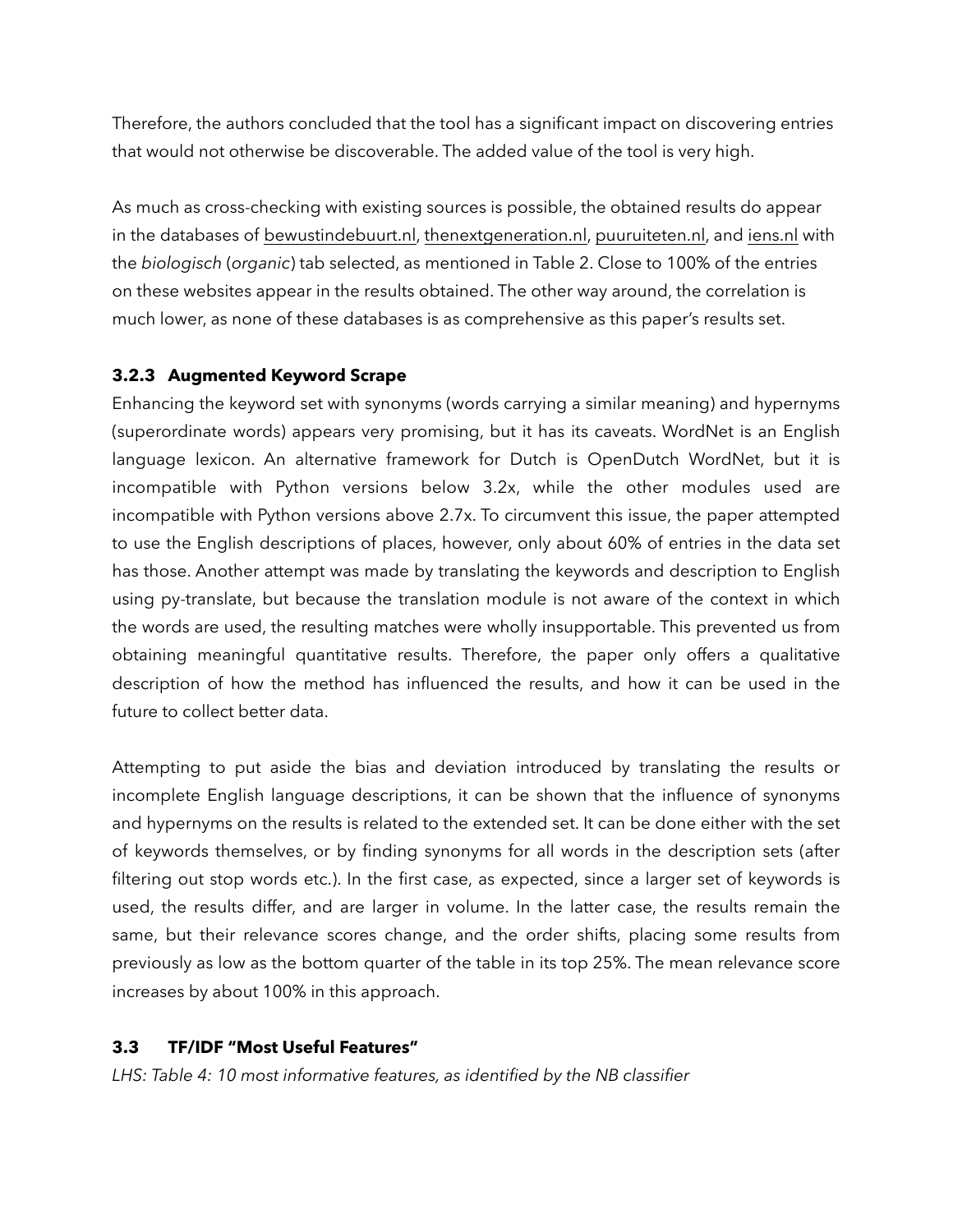| feature      | class     | ratio    |
|--------------|-----------|----------|
| huisgemaakte | pos: neg  | 25.9:1.0 |
| keuze        | pos:neg   | 24.4:1.0 |
| kwaliteit    | pos:neg   | 21.5:1.0 |
| vers         | pos: neg  | 20.0:1.0 |
| licht        | pos: neg  | 15.6:1.0 |
| gezonde      | pos : neg | 14.1:1.0 |
| inspireren   | pos : neg | 12.6:1.0 |
| houoven      | pos : neg | 9.6:1.0  |
| voel         | pos: neg  | 8.1:1.0  |
| worstjes     | pos : neg | 6.7:1.0  |

*RHS: Table 5: 10 most informative features, as identified by the NB classifier, with the keyword features removed* 

| feature  | class     | ratio   |
|----------|-----------|---------|
| houtoven | pos: neg  | 9.6:1.0 |
| voel     | pos : neg | 8.1:1.2 |
| extra    | pos : neg | 6.7:1.6 |
| vijf     | pos: neg  | 6.7:1.5 |
| strakke  | pos: neg  | 6.7:1.4 |
| jong     | pos: neg  | 6.7:1.3 |
| best     | pos : neg | 6.7:1.2 |
| worstjes | pos: neg  | 6.7:1.0 |
| iedereen | pos: neg  | 6.1:1.0 |
| open     | neg:pos   | 5.9:1.0 |

Because the keywords were previously used as a qualifier for the positive set, it should come as no surprise that many of the features discovered by the Naïve Bayes algorithm listed in Table 4 are the keywords themselves. However, the results have also showed some features with very high positive to negative ratios that were not seen before, such as, among others, "licht" (light, adj.), "inspireren" (to inspire), "houtoven" (wooden oven), "voel" (to feel), and, apparently, "worstjes" (little sausages). Most examples are positive, as words describing sustainability tend to stand out, while the descriptions of negatives are rather homogenous [3]. Table 5 shows the effect of removing the keyword-induced features from the feature set.

## **3.4 Classifier Results for NB, Linear, Log. Reg., SGD, SVMs**

The following are the results of the different classifiers, with 80%-20% training set to test set ratio for the "sustainable" data set. On small data sets, this ratio is considered the best [2], as it minimizes the bias and variance on the test set. Because "movie\_reviews" is a bigger data set, the paper used a 90%-10% ratio, which would result in high performance estimate variance if the set were too small, but is appropriate for its size. The classifiers have been run 100 times. The document set has been reshuffled after every run to prevent training and testing on the same data or duplicate results.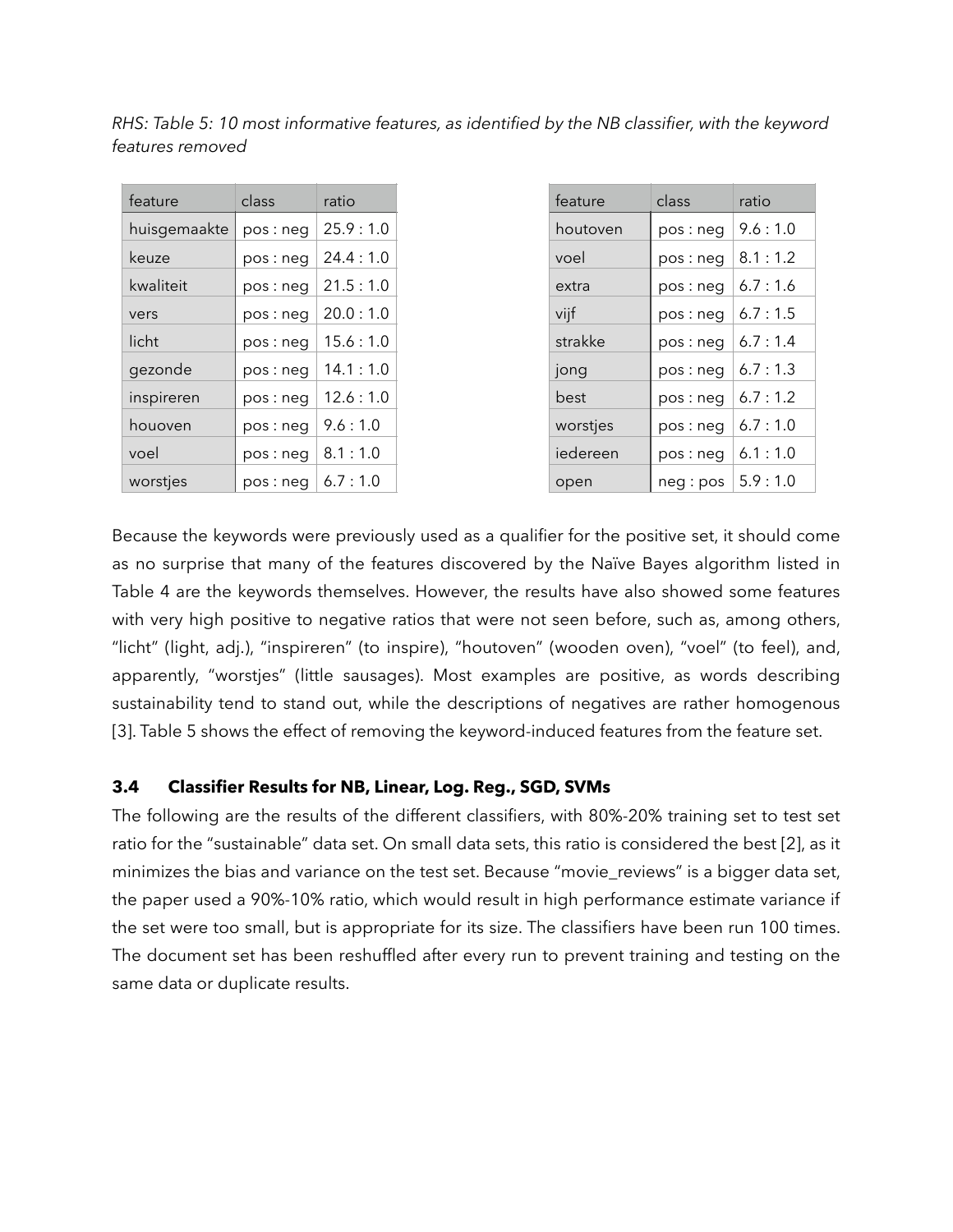| Classifier Accuracy (%) | mean | Q <sub>1</sub> | Q <sub>3</sub> | $IQR (Q3-Q1)$ |
|-------------------------|------|----------------|----------------|---------------|
| <b>NB</b>               | 97.3 | 95.2           | 99.1           | 3.90          |
| <b>MNB</b>              | 95.5 | 94.3           | 96.6           | 2.30          |
| Bernoulli               | 85.5 | 84.1           | 95.7           | 11.6          |
| Log. Reg.               | 98.4 | 96.1           | 99.3           | 3.20          |
| SGD                     | 95.7 | 93.7           | 99.3           | 5.60          |
| SVC (SVM)               | 71.2 | 66.5           | 75.5           | 9.00          |
| Linear SVC (SVM)        | 98.6 | 96.1           | 99.2           | 3.10          |
| Nu SVC (SVM)            | 95.7 | 95.4           | 97.9           | 2.50          |

*Table 6: Classifier Accuracy (%) across 100 runs on "sustainable"*

*Table 7: Classifier Accuracy (%) across 100 runs on "movie\_reviews"*

| Classifier Accuracy (%) | mean | Q <sub>1</sub> | Q <sub>3</sub> | IQR (Q3-Q1) |
|-------------------------|------|----------------|----------------|-------------|
| <b>NB</b>               | 82.5 | 81.9           | 83.9           | 2.00        |
| <b>MNB</b>              | 88.1 | 87.4           | 88.3           | 0.90        |
| Bernoulli               | 86.3 | 82.5           | 90.0           | 7.50        |
| Log. Reg.               | 93.0 | 91.7           | 94.5           | 2.80        |
| SGD                     | 78.6 | 75.7           | 79.1           | 3.40        |
| SVC (SVM)               | 50.0 | 49.8           | 50.9           | 1.10        |
| Linear SVC (SVM)        | 96.6 | 94.2           | 97.1           | 2.90        |
| Nu SVC (SVM)            | 90.2 | 89.8           | 91.0           | 1.20        |

- Q1 First quartile of the distribution (top 75%)
- Q3 Third quartile of the distribution (top 25%)
- IQR Inter-Quartile Range

The data set is extremely small for the purpose of classifier training. As shown in Table 7, there are only have 246 positive examples (joint categories I and II) and 520 negative examples, of which 274 were randomly removed to give parity to positive and negative examples.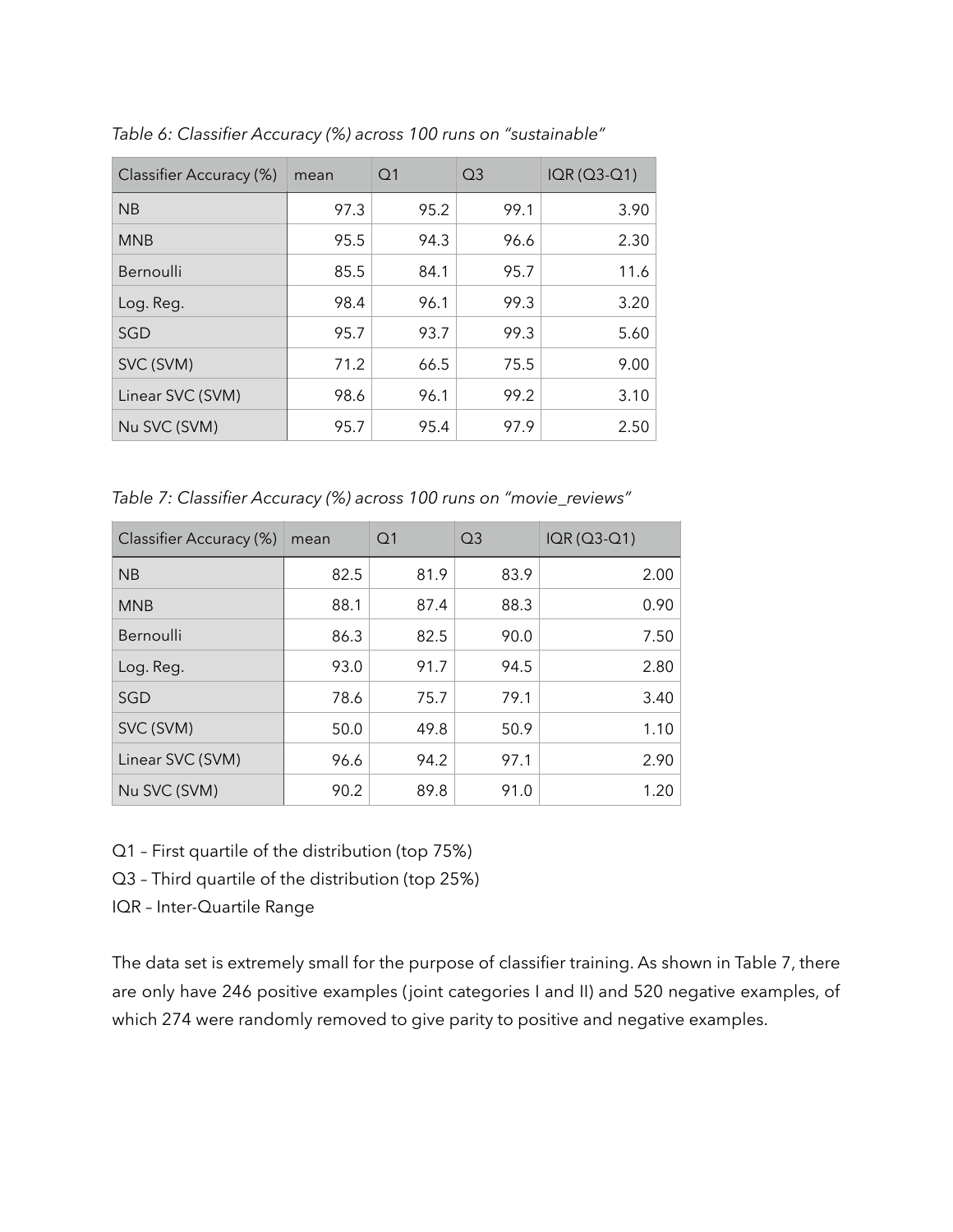For evaluation purposes, the authors removed the features corresponding to the keywords from the trained classifier feature set before classifying the test set in some runs. This significantly reduces the bias induced by the practice described in the previous paragraph.

Both the homogeneity of the descriptions in the data set, and its size, contribute to the high perceived accuracy of the classifiers. One can, however, also notice that the average IQR for it is almost twice as high as when classifying movie\_reviews (5.15 vs. 2.73), showing that classifying the data set suffers from greater inconsistency and uncertainty. In both cases, SVC SVM has the lowest accuracy (Table 6). Interestingly, SGD is the second worst performer in the test data set, yet it achieved one of the best accuracies in the data set. With both data sets, Bernoulli NB has the highest accuracy IQR (11.6 and 7.5), while the most consistent performance is maintained by the Multinomial NB (2.3 and 0.9). Linear SVC SVM performs the best on both data sets, and shows a high degree of consistency. While in this small data set the difference in training times the Naïve Bayes classifiers and Support Vector Machines is insubstantial, it becomes visible in the large movie\_reviews data set (Table 7). However, the performance advantage is also much more significant in the latter, making the Linear or Nu SVMs a better choice, unless time is of essence, so as it may be the case in a strict real-time system.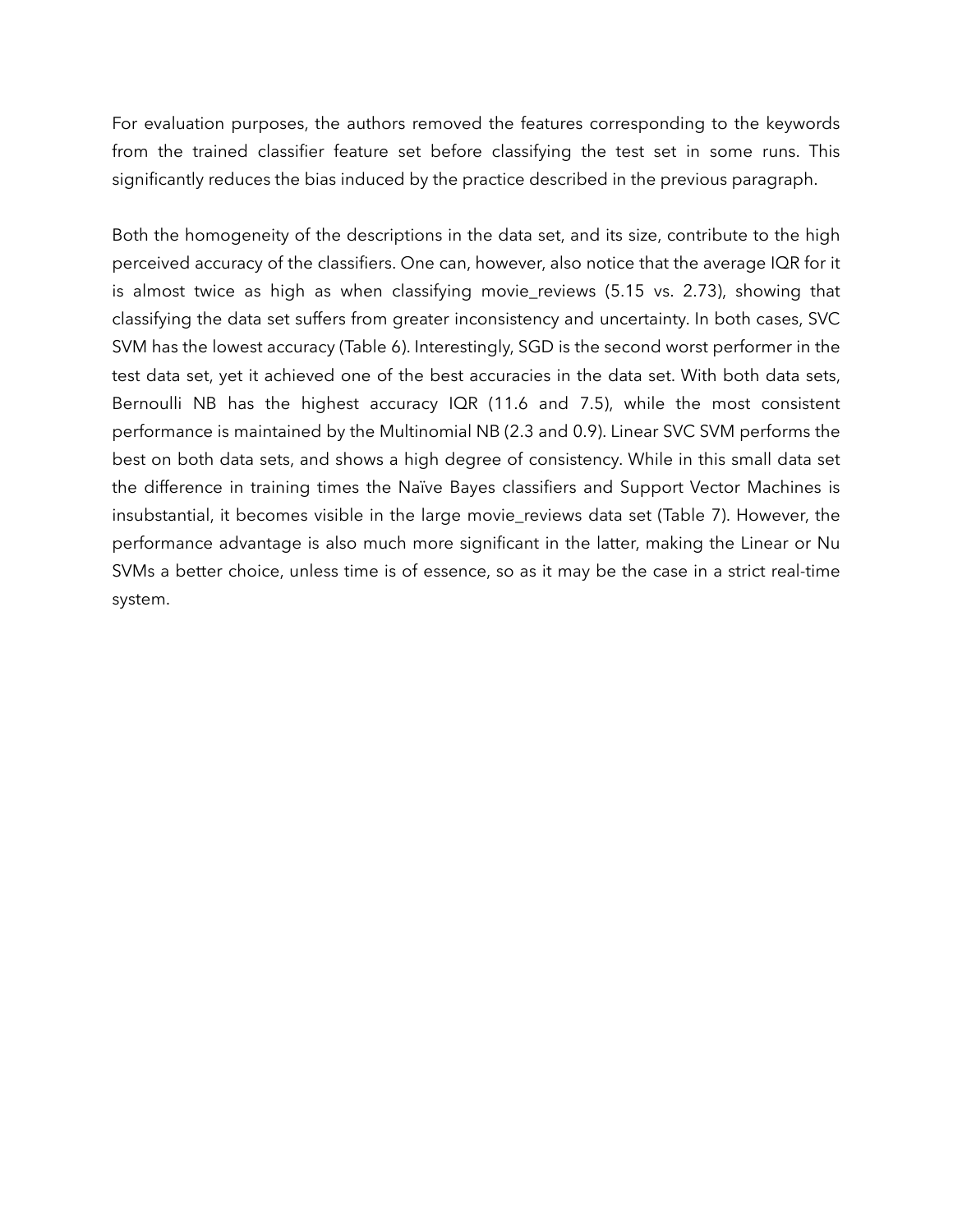## **4 Discussion and Further Development Suggestions**

## **4.1 Crawling and Keyword Scraping**

The issues mentioned in section 3 cannot be easily resolved with the current state of the Web. Rather, they point to the weaknesses of crawlers when they are deployed on web content of unknown structure. This paper's finding is that a crawler without a heuristic cannot match the performance of focused crawlers, even if very good algorithms are used for filtering the results, because the results cannot be collected efficiently enough to make them useful. Embedded linked data could help build ontologies and add structural information to the crawled websites which could result in more targeted and efficient crawling.

As far as the speed is concerned, a remedy could involve concurrency and a branch-cutting algorithm. The tree of links followed by the crawler can be represented as a binary search tree. In this crawler, the main thread crawls the pages, while worker threads scrape the content and report back on its relevance. If a page's relevance is below the cut threshold, the URLs followed on that page will not be followed and the branch will have reached a dead end. This idea has the potential to increase the speed of crawling while also augmenting accuracy.

# **4.2 Classifying, finding similar documents**

The primary challenge of identifying documents based on similarities is building a large, unbiased corpus for extracting features for classification [7]. In the case of this paper, the data set is small in size and biased due to keywords being used to create the positive and negative categories.

The authors have therefore removed the keywords from the feature set to counteract the bias, which has led to increased reliability in results. Even so, the distinction between positive and negative documents was clear to most classifiers. This can likely be attributed to their homogenous characteristics; unlike the websites classified in [2], or the documents from an indefinite domain used in [5], the descriptions in this research all share a very similar structure, and those related to *sustainability* tend to stand out. That is why the relatively simple mechanisms behind Naïve Bayes classifiers are not surpassed by much by the more complex Logistic Regression or Support Vector Machines in this case. Extrapolation to higher dimensions brings little advantage when the distinction between features on a place is well visible [13]. When evaluating the methods using the NLTK corpus "movie\_reviews", which is a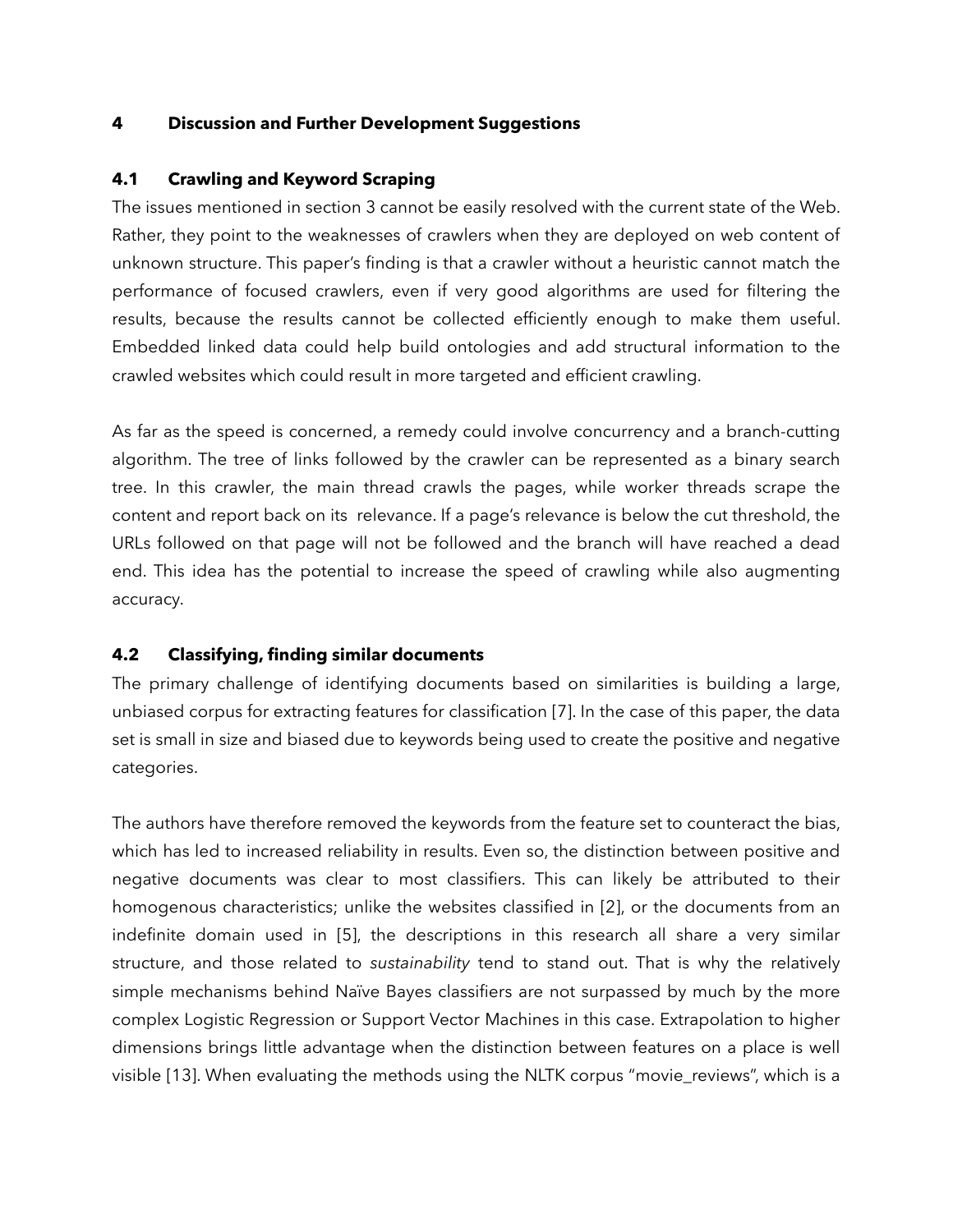bigger and more diverse set, the results painted a different picture, and confirmed the performance of classifiers established in [2, 12].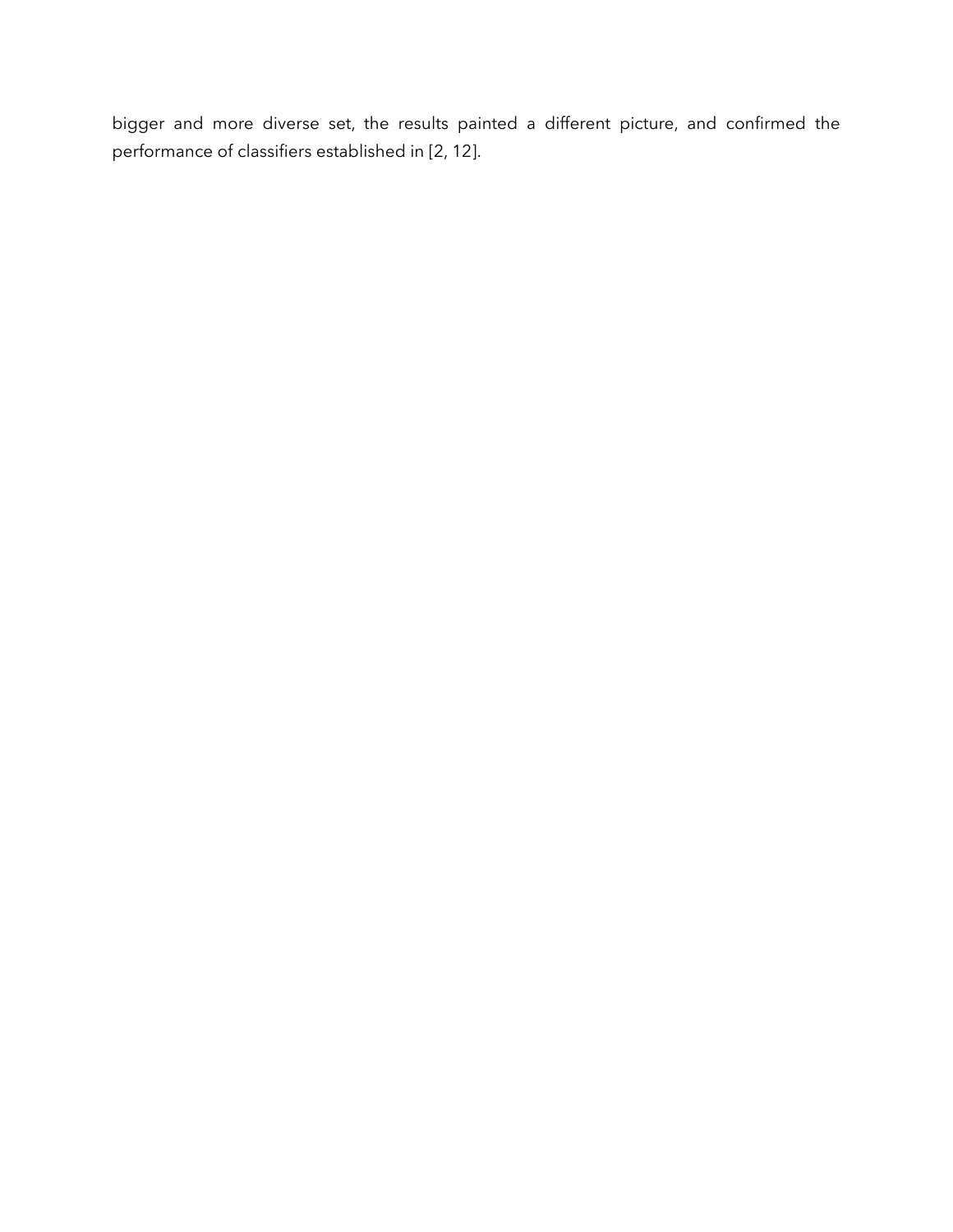### **5 Conclusion**

Web crawling and document scraping, with today's tools and the current state of the Worldwide Web, is as much an art as it is a science. The biggest disadvantage of general crawlers is their blindness – they follow every URL within specified domains, regardless of how relevant it may be, because the crawler cannot assess the relevance before the page is crawled. While focused crawlers try to counteract that with a search heuristic, that restricts the flexibility of the crawler, making it inapplicable to unstructured sets of links with unknown domains [1, 3]. The variety of tags used for content in websites, text-infused images, and bot blockers all serve to diminish the effectiveness of crawling. That is why this paper suggests to always use documents with structured data, if such are available. Documents in JSON or CSV formats can easily be converted to dictionaries, ordered, and searched using any Natural Language Processing and Machine Learning method, or a combination thereof.

The inherent limitation of this project is its pioneer nature – as the data set is concerned with sustainability, it is limited; consequently, the accuracy measurements have low reliability, and the Naïve Bayes classification, Logistic Regression, and Support Vector Machine accuracies do not follow the usual pattern for text classification. The authors, however, found Logistic Regression and Linear SVC SVMs to be the most accurate, and thus recommend those methods when interpreting incomplete data sets that have not undergone thorough preprocessing. The research community is divided as to the usability of SVMs for binary classification [11, 12], but when evaluating on an external data set, the research in this paper managed to reproduce the results obtained in [2, 12], and found Support Vector Machines to perform the best, unless a large number of documents is used, in which case Naïve Bayes and keyword matching show similar accuracy. Thanks to the flexibility of the software that was built, the program can be used on any data set, both for evaluation purposes and for real world applications.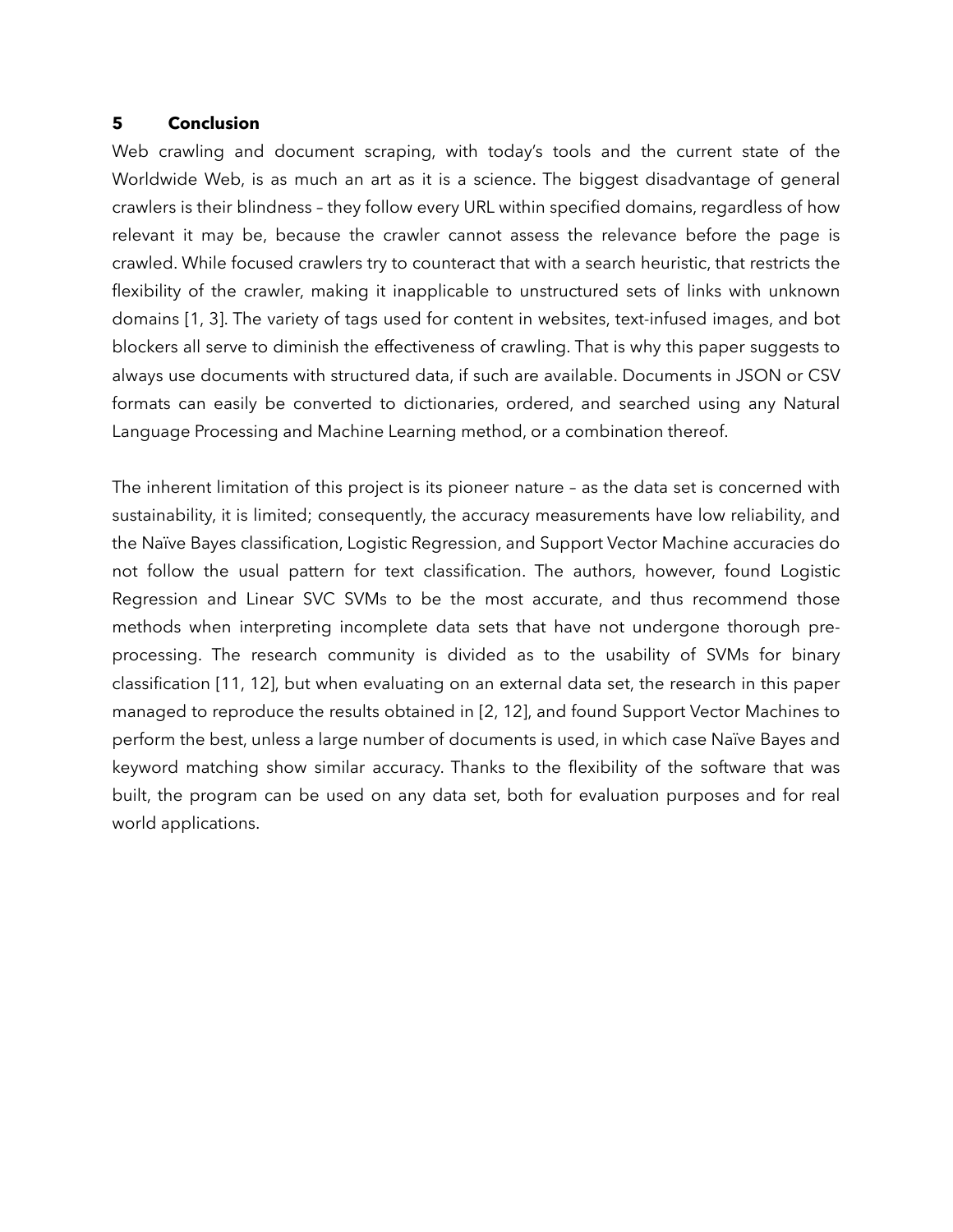# **Bibliography**

[1] Almpanidis, George, Constantine Kotropoulos, and Ioannis Pitas. "Combining text and link analysis for focused crawling—An application for vertical search engines." *Information Systems* 32.6 (2007): 886-908.

[2] Chau, Michael, and Hsinchun Chen. "A machine learning approach to web page filtering using content and structure analysis." *Decision Support Systems* 44.2 (2008): 482-494.

[3] Chakrabarti, Soumen, Martin Van den Berg, and Byron Dom. "Focused crawling: a new approach to topic-specific Web resource discovery." *Computer networks* 31.11 (1999): 1623-1640.

[4] Ruotsalo, Tuukka, et al. "Interactive intent modeling: Information discovery beyond search." *Communications of the ACM* 58.1 (2015): 86-92.

[5] Hofmann, Katja, et al. "Learning to rank for information retrieval from user interactions." *ACM SIGWEB Newsletter,(Spring)* 5 (2014): 1-5.

[6] Hofmann, Katja, Shimon Whiteson, and Maarten de Rijke. "Balancing exploration and exploitation in listwise and pairwise online learning to rank for information retrieval." *Information Retrieval* 16.1 (2013): 63-90.

[7] Kitchin, Rob. The data revolution: Big data, open data, data infrastructures and their consequences. Sage, 2014.

[8] Petasis, Georgios P. Machine Learning in Natural Language Processing. Diss. 2011.

[9] Marquez, Lluıs. "Machine learning and natural language processing." Complementary documentation for the conference "Aprendizaje automático aplicado al procesamiento del lenguaje natural", Soria. 2000.

[10] Patočka, Michal. "Machine learning for sentiment analysis." (2013).

[11] Pang, Bo, Lillian Lee, and Shivakumar Vaithyanathan. "Thumbs up?: sentiment classification using machine learning techniques." *Proceedings of the ACL-02 conference on*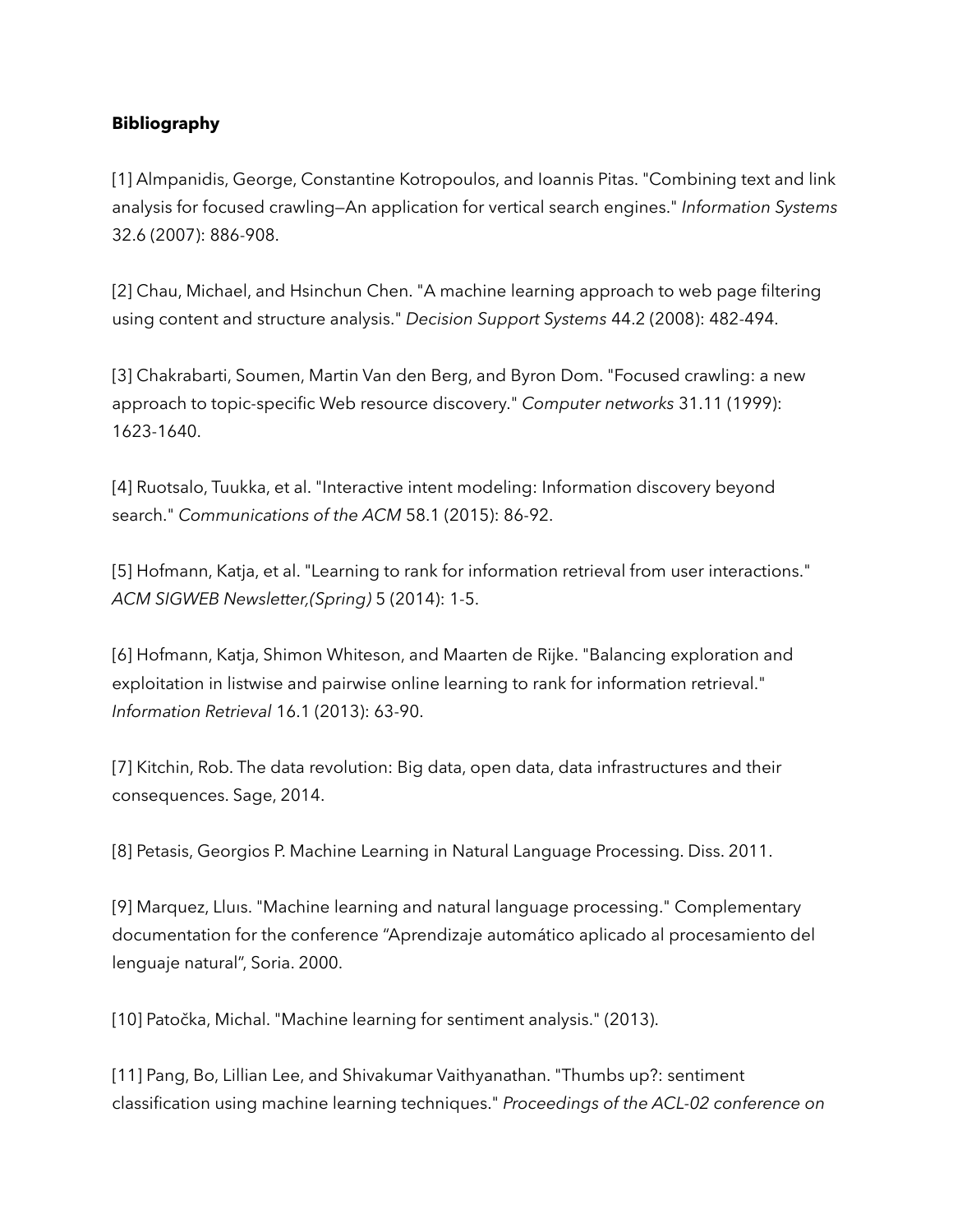*Empirical methods in natural language processing-Volume 10*. Association for Computational Linguistics, 2002.

[12] Sebastiani, Fabrizio. "Machine learning in automated text categorization." ACM computing surveys (CSUR) 34.1 (2002): 1-47.

[13] Joachims, Thorsten. "Text categorization with support vector machines: Learning with many relevant features." Machine learning: ECML-98 (1998): 137-142.